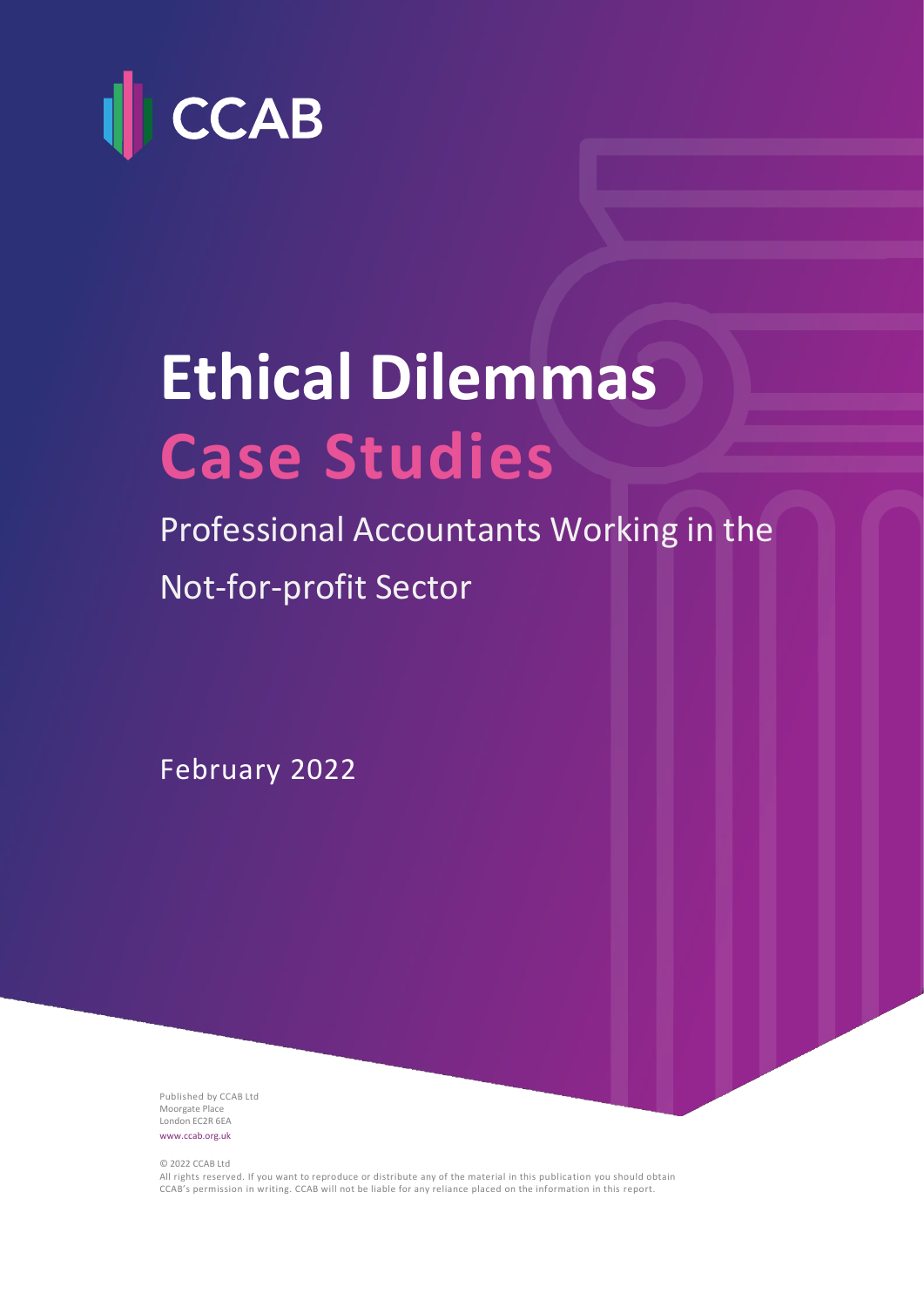

#### **Contents**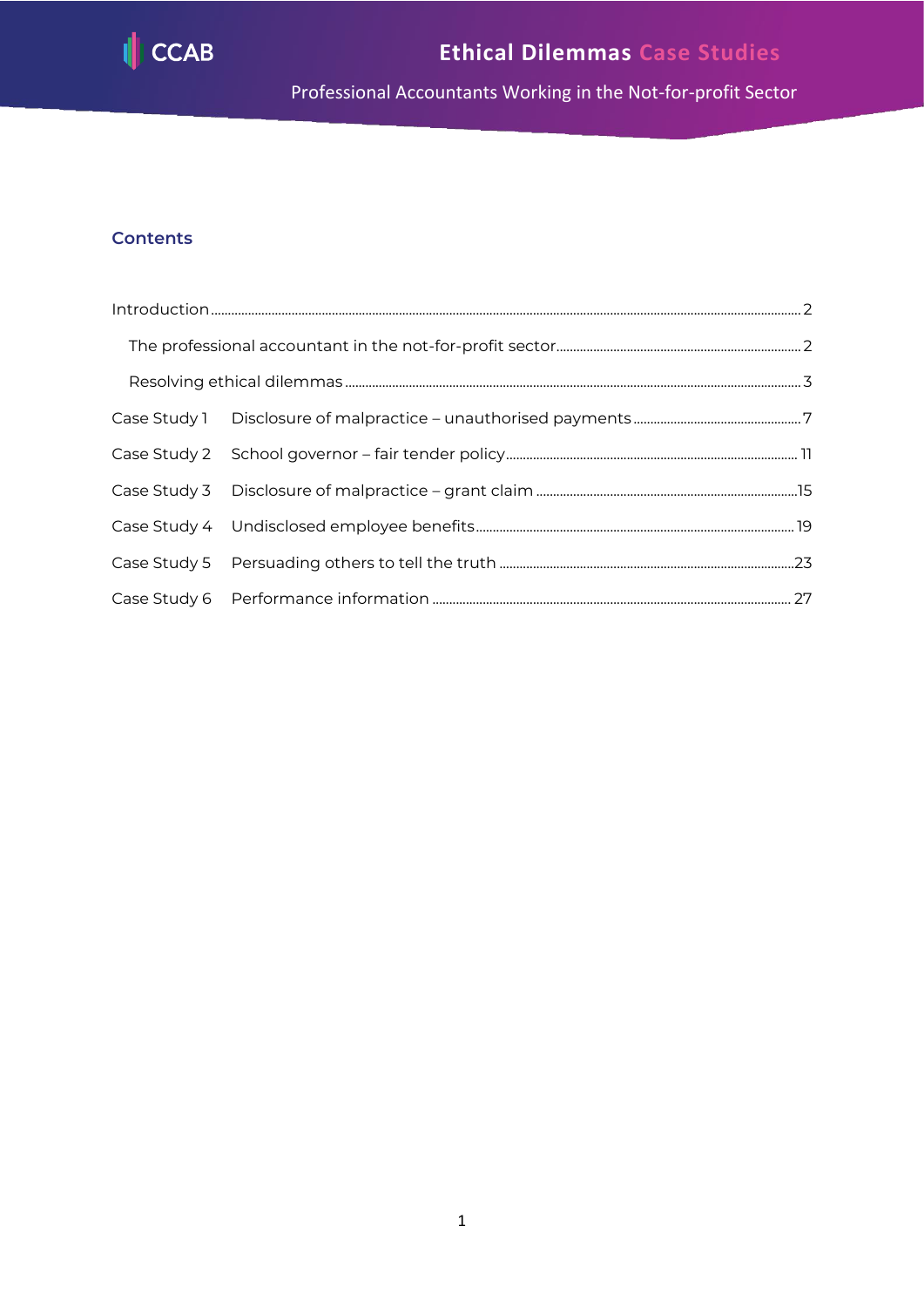

# <span id="page-2-0"></span>**Introduction**

The following case studies were developed by the UK and Ireland's [Consultative Committee](http://www.ccab.org.uk/)  [of Accountancy Bodies](http://www.ccab.org.uk/) (CCAB). They illustrate how the codes of ethics of the CCAB bodies can be applied by professional accountants working in the not-for-profit sector. These scenarios are not intended to cover every possible circumstance, but instead outline key principles and processes that could be considered when attempting to identify, evaluate and address ethical threats in line with the professional body's code of ethics ('the Code').

The CCAB welcomes comments on these case studies. Please email [admin@ccab.org.uk.](mailto:admin@ccab.org.uk)

#### <span id="page-2-1"></span>**The professional accountant in the not-for-profit sector**

All members (and registered students) of CCAB bodies have a responsibility to behave professionally and ethically at all times. In addition, a professional accountant in a role within an organisation in the not-for-profit sector will have a particularly important role to play in creating, promoting and maintaining an ethical culture within that organisation. You may be approached by others wishing to report unethical behaviour and, as a professional accountant within the organisation, you will have an important impact on its ethical tone. An accountant in the not-for-profit sector carries a great deal of responsibility, and may be subject to scrutiny by the staff, regulators, and members of the local community.

As a professional accountant in the not-for-profit sector, you may have a significant level of trust placed in you – for example, by the beneficiaries, donors and trustees.

A professional accountant working in the not-for-profit sector has a responsibility to further the legitimate aims of the organisation for which they work. The codes of ethics of the CCAB bodies do not seek to hinder the fulfilment of that responsibility, but address circumstances in which compliance with the fundamental principles may be compromised.

The professional accountant is required to act in the public interest, which requires objectivity to be exercised at all times. On occasions, it may be difficult to reconcile this requirement with the duty to act in the interests of the not-for-profit sector organisation.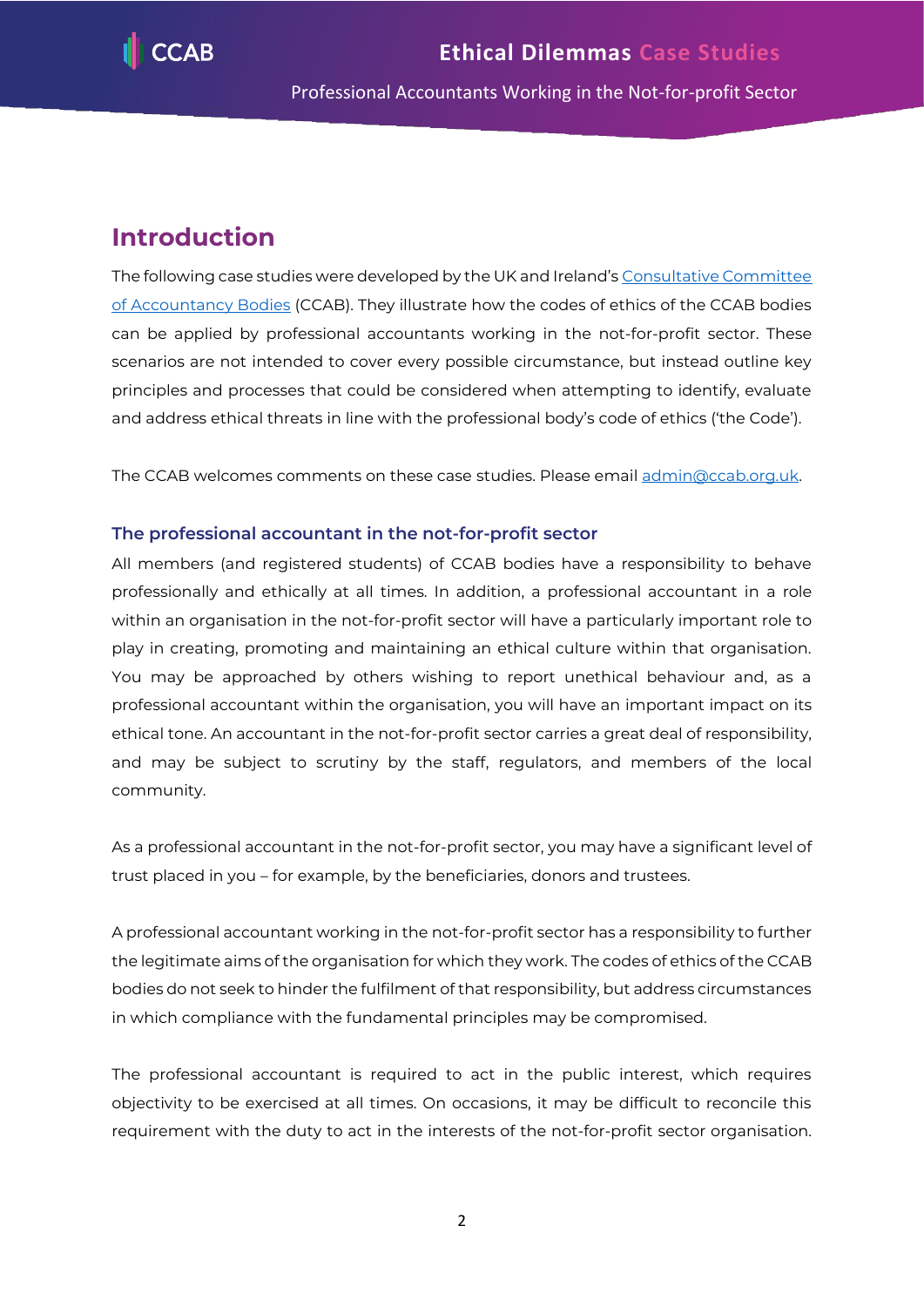

Therefore, it is important to understand the conceptual framework approach (prescribed in the Code) to resolving ethical dilemmas.

In cases of non-compliance with laws and regulation there is a greater expectation that senior professional accountants will take whatever action is appropriate in the public interest to respond to non-compliance or suspected non-compliance, than other professional accountants' roles.

#### <span id="page-3-0"></span>**Resolving ethical dilemmas**

These case studies are compatible with the codes of ethics of the CCAB member bodies, which are derived from [The International Code of Ethics for Professional Accountants](https://www.ethicsboard.org/international-code-ethics-professional-accountants)  [\(including International Independence Standards\)](https://www.ethicsboard.org/international-code-ethics-professional-accountants) issued by the [International Ethics](https://www.ethicsboard.org/)  [Standards Board for Accountants](https://www.ethicsboard.org/) (IESBA). Any reference to 'the Code' below is a reference to your professional body's Code of Ethics.

#### *Conceptual framework and five fundamental principles*

The case studies illustrate the application of the 'conceptual framework' approach to resolving ethical dilemmas. This approach focuses on identifying, evaluating and addressing threats to compliance with the fundamental principles of:

- **Integrity** to be straightforward and honest in all professional and business relationships.
- **Objectivity** not to compromise professional or business judgements because of bias, conflict of interest or undue influence of others.
- **Professional competence and due care** to: (i) Attain and maintain professional knowledge and skill at the level required to ensure that a client or employing organisation receives competent professional service, based on current technical and professional standards and relevant legislation; and (ii) Act diligently and in accordance with applicable technical and professional standards.
- **Confidentiality** to respect the confidentiality of information acquired as a result of professional and business relationships.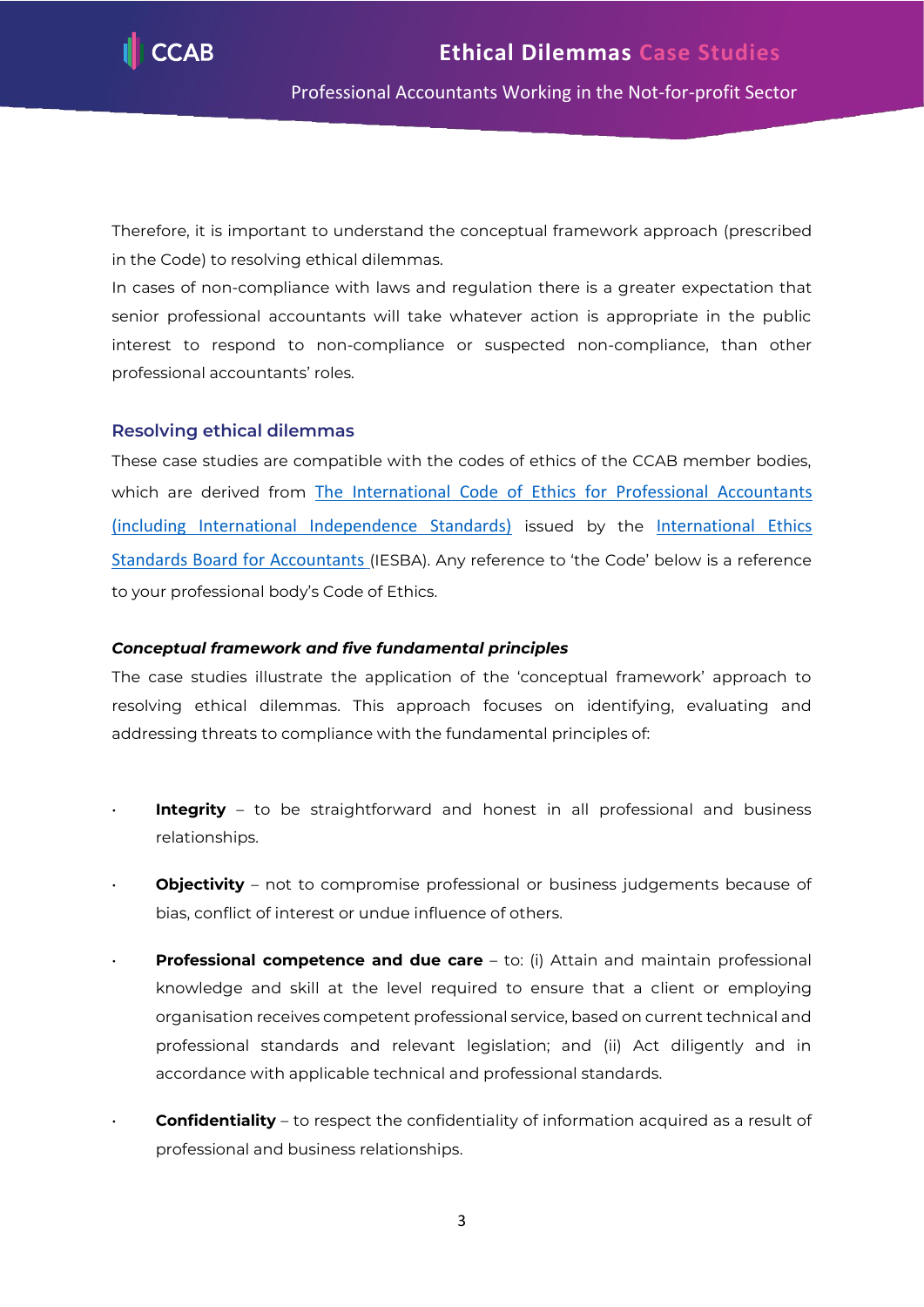

• **Professional behaviour** – to comply with relevant laws and regulations and avoid any conduct that the professional accountant knows or should know might discredit the profession.

#### *Threats to compliance with the five fundamental principles*

In order to do so, it is important to be alert to situations that may threaten these fundamental principles. Identified threats need to be evaluated and addressed, to ensure that they are either eliminated or reduced to an acceptable level.

Threats may arise as a result of any of the following:

- **Self-interest** the threat that a financial or other interest will inappropriately influence your judgement or behaviour;
- **Self-review** the threat that you will not appropriately evaluate the results of a previous judgement made; or an activity performed by you, or by another individual within your firm or employing organisation, on which you will rely when forming a judgement as part of performing a current activity;
- **Advocacy** the threat that you will promote a client's or employing organisation's position to the point that your objectivity is compromised;
- **Familiarity** the threat that, due to a long or close relationship with a client or employing organisation, you will be too sympathetic to their interests, or too accepting of their work; and
- **Intimidation** the threat that you will be deterred from acting objectively because of actual or perceived pressures, including attempts to exercise undue influence over you.

#### *Reasonable and informed third party test*

When applying the conceptual framework, professional judgement needs to be exercised; there is a need to remain alert for new information and to changes in facts and circumstances; and to apply the 'reasonable and informed third party' test.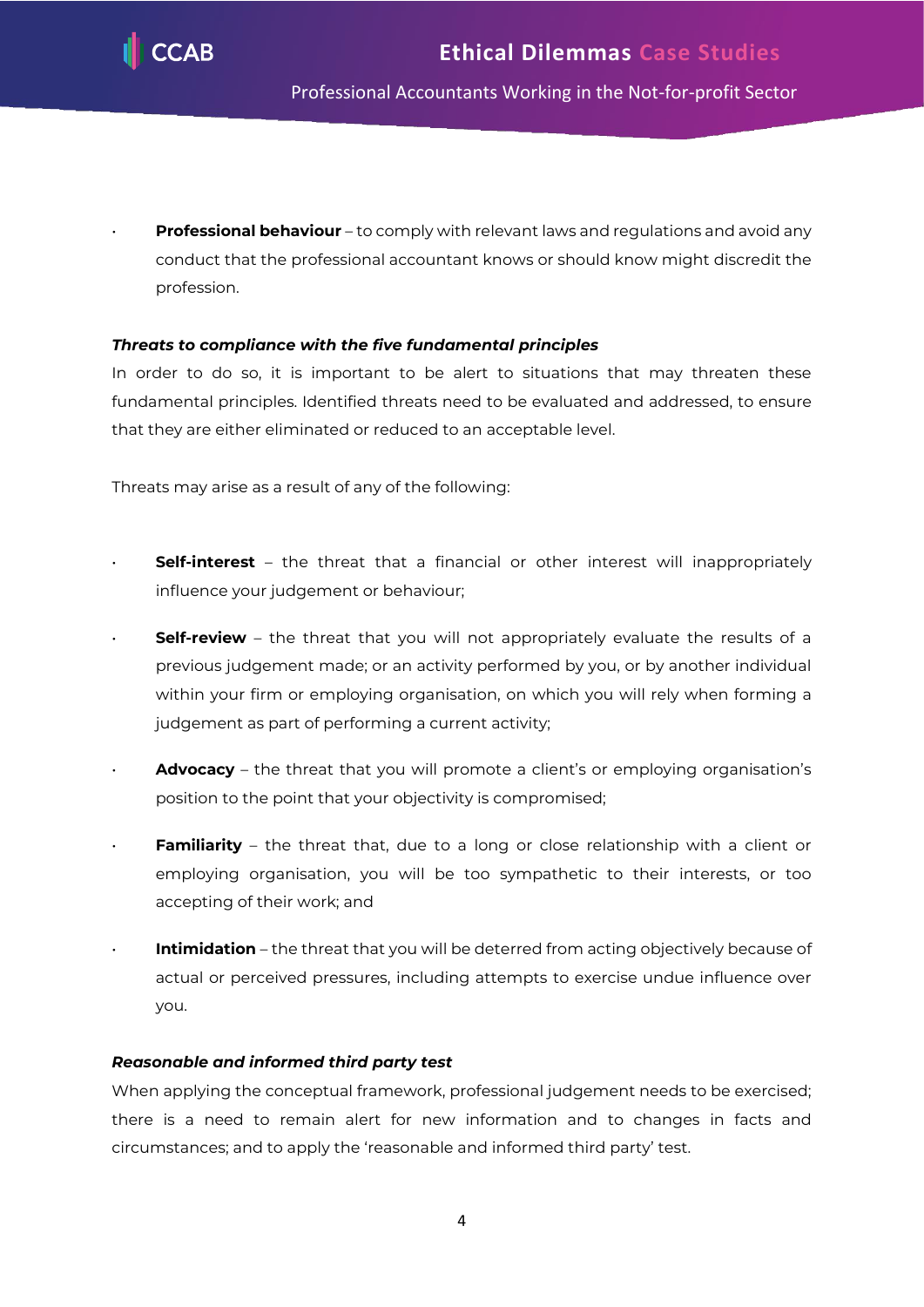The Code states: *"The reasonable and informed third party test is a consideration by the professional accountant about whether the same conclusions would likely be reached by another party. Such consideration is made from the perspective of a reasonable and informed third party, who weighs all the relevant facts and circumstances that the accountant knows, or could reasonably be expected to know, at the time the conclusions are made."*

The reasonable and informed third party doesn't have to be an accountant, but does have to be objective, knowledgeable, experienced and informed, i.e. not an uninformed member of the public, and able to impartially consider the appropriateness of the conclusions.

#### *Non-compliance with laws and regulations*

There are also obligations in the Code for professional accountants who encounter actual or suspected 'Non-Compliance with laws and regulations (NOCLAR)' as a professional accountant working in the not-for-profit sector. The laws and regulations which are relevant are those which have a direct impact on material items and disclosures in the financial statements or are fundamental to the organisation's operations. The NOCLAR provisions do not take precedence over local laws and regulations. If there is a conflict between local legislation and the provisions of the Code, you must adhere to local legislation. For example, you should be aware of the disclosures that could amount to 'tipping-off' under UK or Irish Anti-Money Laundering laws and regulations.

#### *An approach to resolving ethical dilemmas*

When resolving an ethical conflict, consider carefully whether other parties could or should be involved in discussions and, if appropriate, how those parties should be approached. You should keep in mind confidentiality obligations.

If you are facing, or think you might be facing, an ethical dilemma, it is useful to be aware of who your trusted advisors are, i.e., people you trust and can approach to discuss the situation in confidence or as a hypothetical scenario. Consider the resources available from your professional body, the organisation, and whether you need to obtain independent legal advice.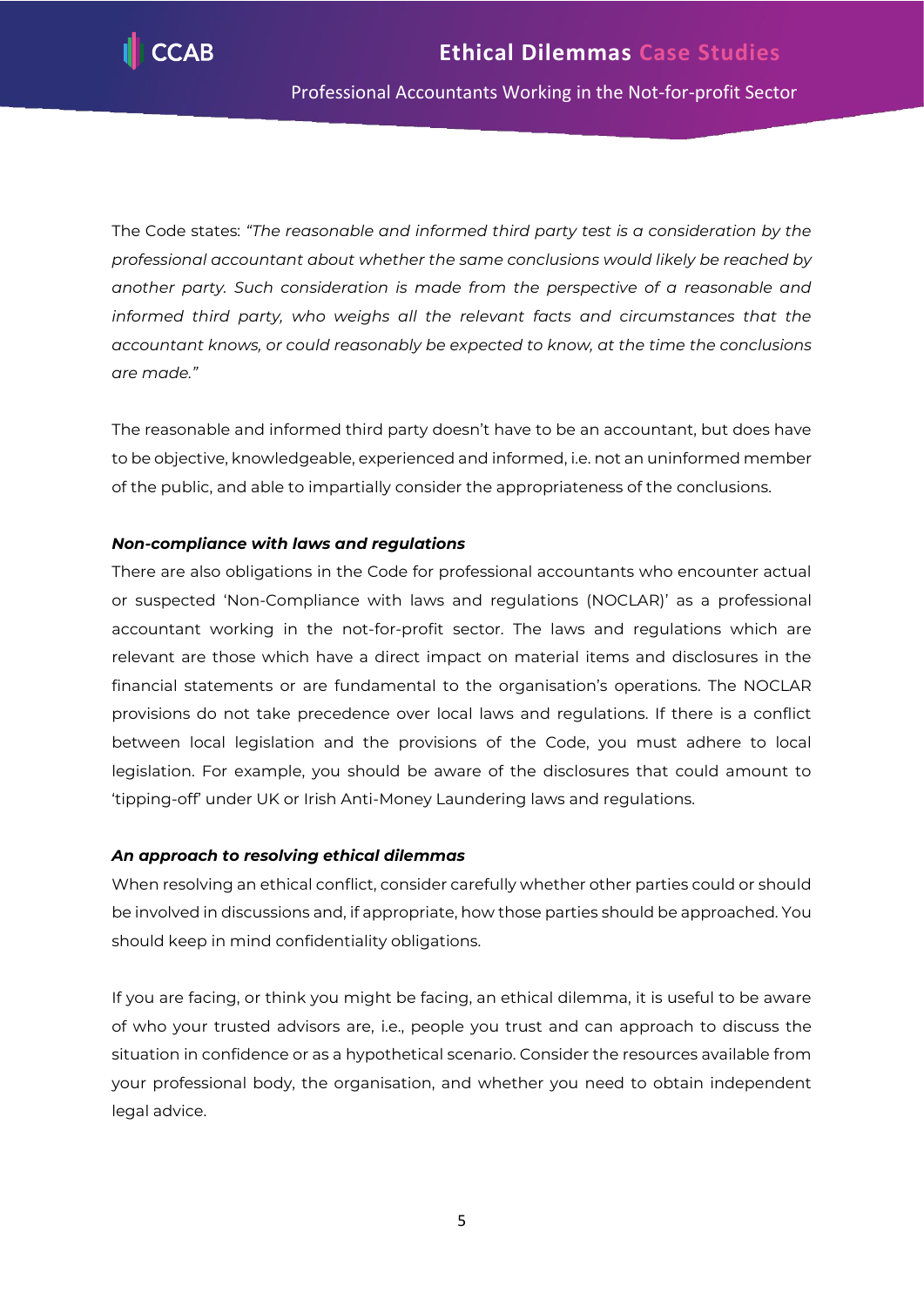

Consider whether your actions in response to the situation and the advice obtained are sufficiently well documented, either by way of minutes or your own records. In many situations, the perception of a reasonable and informed third party will be relevant to the resolution of the dilemma, and you might be required to evidence the steps you took to resolve the issue. Documentation of the substance of the issue, the details of any discussions, the decisions made, and the rationale for these decisions is encouraged. Keeping an evidence trail of conversations, emails and documents; a diary of meetings; and noting down a summary immediately afterwards can be helpful.

These case studies do not form part of the CCAB bodies' codes of ethics. You may find it useful to refer to the advisory services and websites of the individual CCAB bodies for further information. The [IFAC website](https://www.ifac.org/) may also be of use.

October 2021

Copyright © CCAB 2021

We welcome comments on and enquiries concerning this work. To contact us, please email [admin@ccab.org.uk.](mailto:admin@ccab.org.uk)

#### All rights reserved

Dissemination of the contents of this report is encouraged. Please give full acknowledgement of source when reproducing extracts in other published works. The case studies are not to be used in charged – for publications without prior consent of CCAB. No responsibility for any person acting or refraining to act as a result of any material in this document can be accepted by CCAB.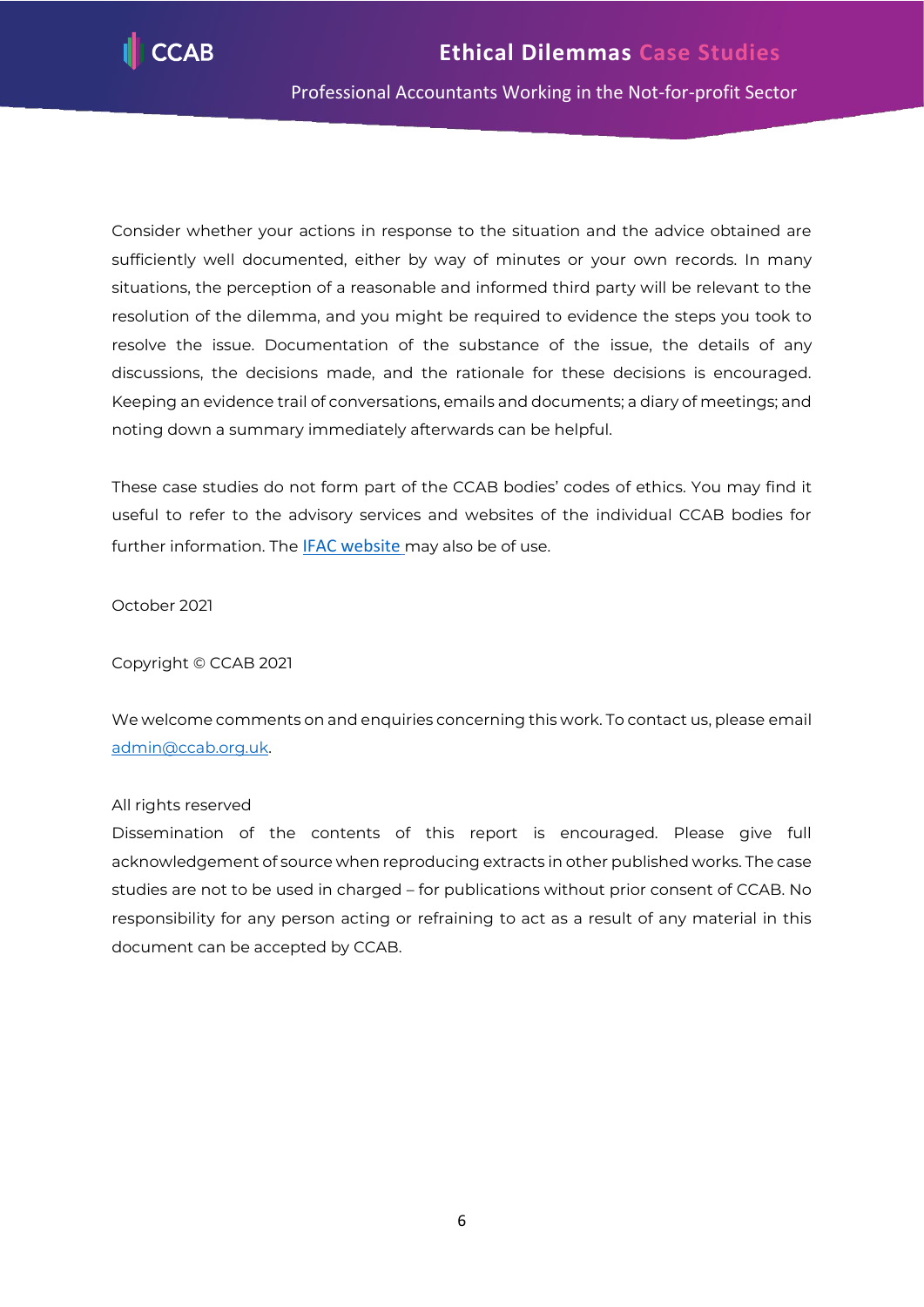

# <span id="page-7-0"></span>**Case Study 1 - Disclosure of malpractice – unauthorised payments**

#### **Outline of the case**

You are a self-employed consultant, engaged by the senior management team ('SMT') of a charity to write an internal report concerning the operation of the charity's internal controls. The SMT manages the charity on behalf of the trustees and reports to the board. You are concerned that unauthorised payments have been made by former trustees using the charity credit card for their personal use. Therefore, in your report, you have suggested various policies and procedures that should be put in place to prevent this practice in the future and have recommended that the individuals in question should be investigated by the appropriate authority.

You have presented your report to the board, but you suspect that it will not act on your recommendations, as it would prefer to avoid negative publicity. You are unsure whether to take this matter forward yourself or leave it to the charity to address.

#### **Questions**

As a professional accountant in the not-for-profit sector:

- (a) Which fundamental principles feature more prominently for safeguarding?
- (b) What would be your key considerations in your approach to resolving the dilemma presented?
- (c) What course of action would you take to resolve the dilemma?

#### **(a) Key fundamental principles**

**Integrity:** Having presented your report, can you overlook these unauthorised payments by the former trustees and still demonstrate integrity?

**Confidentiality:** To whom should you turn for advice? Do you have whistleblowing or other reporting responsibilities?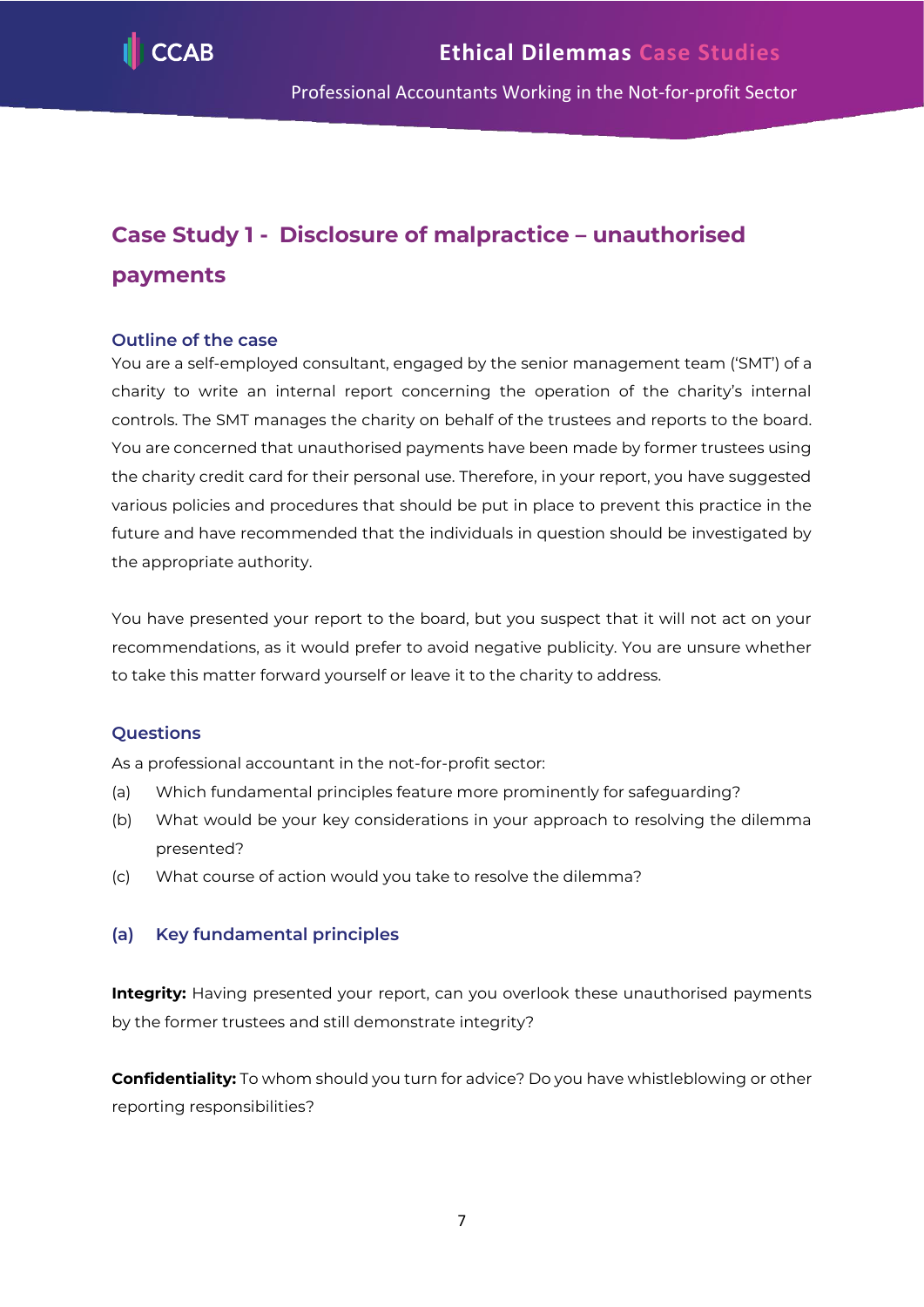

**Professional behaviour:** You must comply with relevant law and regulations. What are your responsibilities? How should you proceed so as not to discredit yourself or your profession?

#### **Threats to compliance**

There is an intimidation threat to your compliance with the fundamental principles, since you believe you may be deterred from following up the potential fraud.

#### **(b) Considerations**

#### *Identify relevant facts:*

The former individual trustees have potentially committed fraud. You have brought this to the attention of the board and provided your recommendations. The priority of the board is to protect the charity's reputation, and so it appears likely that the charity will amend its procedures but will not take action against the former trustees who have misused the charity's credit card.

Consider the published ethical policies of the charity, and also any applicable law and regulations. Quantify the extent of the fraud, and ensure you have sufficient evidence.

#### *Identify affected parties:*

Key affected parties are you, the SMT, the former trustees and the board. Other affected parties may be the current trustees, and the beneficiaries of the charity. It is highly likely that the relevant charity regulator would need to be informed in accordance with their serious incident or 'raise a concern' reporting requirements.

#### *Who should be involved in the resolution:*

You should involve the SMT and one or more of the current trustees. You might also involve the auditors (internal or external) to provide advice.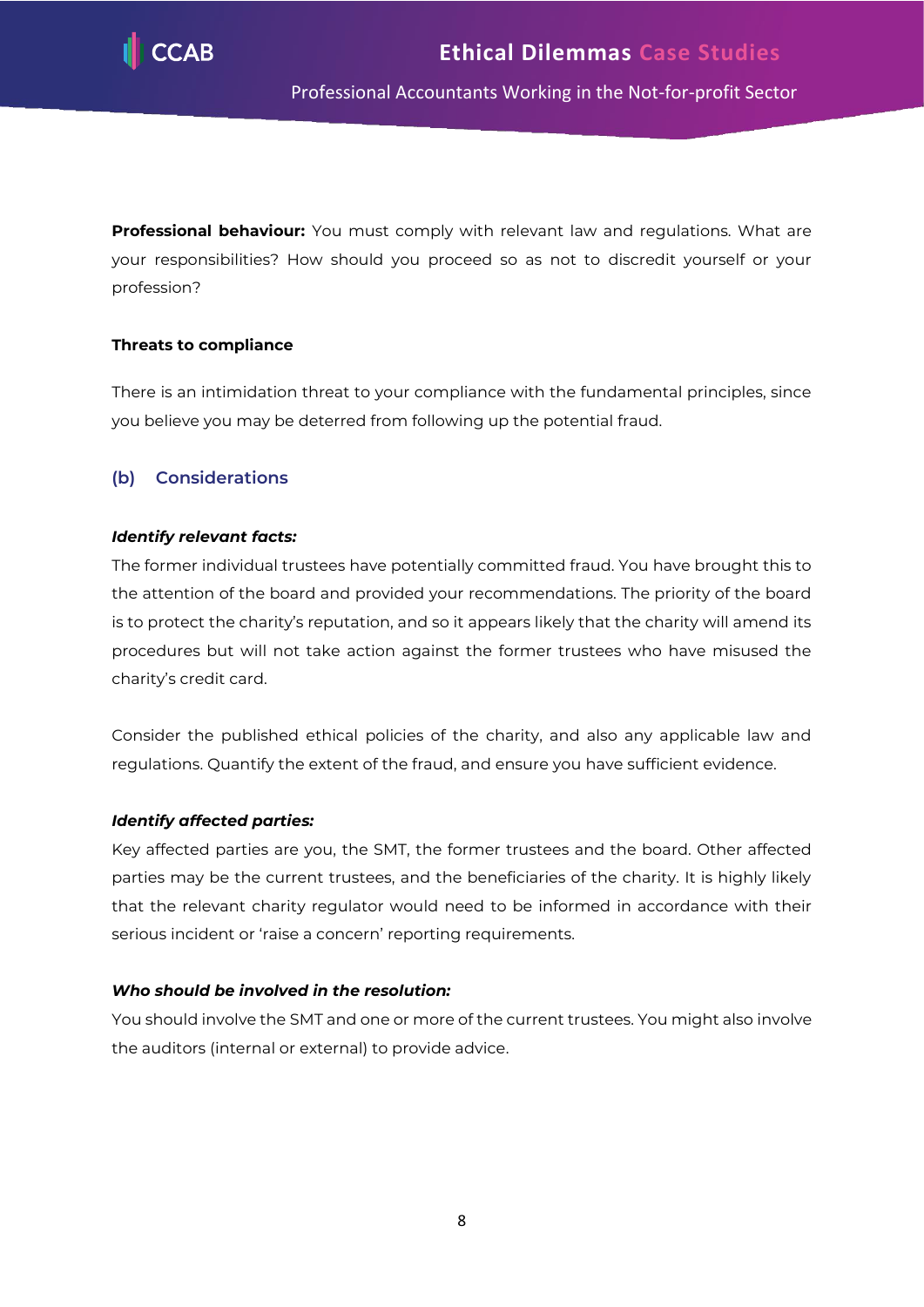

#### **(c) Possible course of action**

You are right to be concerned about the ethical implications of this situation. You have met your responsibilities to the charity in providing the board with an objective report. However, you have knowledge of a potentially illegal act, and you must consider your whistleblowing or other reporting responsibilities.

First, you must check the relevant facts. You know that the former trustees have misused the credit card in their possession but, if possible, you should quantify the extent of the potential fraud, and evaluate the evidence you have. The fact that the charity is concerned about negative publicity suggests that the extent of the fraud is not insignificant. You are required to have regard to the interests of the charity and its beneficiaries, as well as the wider public interest. You must also consider any regulatory reporting requirements from the relevant charity regulator. You should also consider the reputation of the charity were it not to take appropriate action. The potential negative publicity arising from inaction is likely to be worse than the discovery of the fraud.

If the SMT has already discussed your report, you should request a meeting with them, at which you should highlight and explain some of the report's contents. If you are still of the opinion that the illegal acts of the previous trustees will not be properly addressed, and you consider the extent of the fraud to be significant, you should discuss your responsibilities with one or more members of the board. If you cannot reach agreement, you should consider how you might best address the board of trustees.

There are specific obligations in the Code if you encounter actual or suspected "Non-Compliance with Laws and Regulations (NOCLAR)". Ultimately, you should determine whether it is either required by law or in the public interest to disclose the fraudulent activity to the charity regulator or other appropriate authority. Where the public interest is involved, you should bear in mind the need to balance the interests of the charity and its beneficiaries with the wider public interest. You should consider the perceptions of a reasonable and informed third party and the implications for your reputation and that of the profession if you choose to turn a blind eye. However, if you have a legal obligation to report, your judgement of the public interest becomes irrelevant.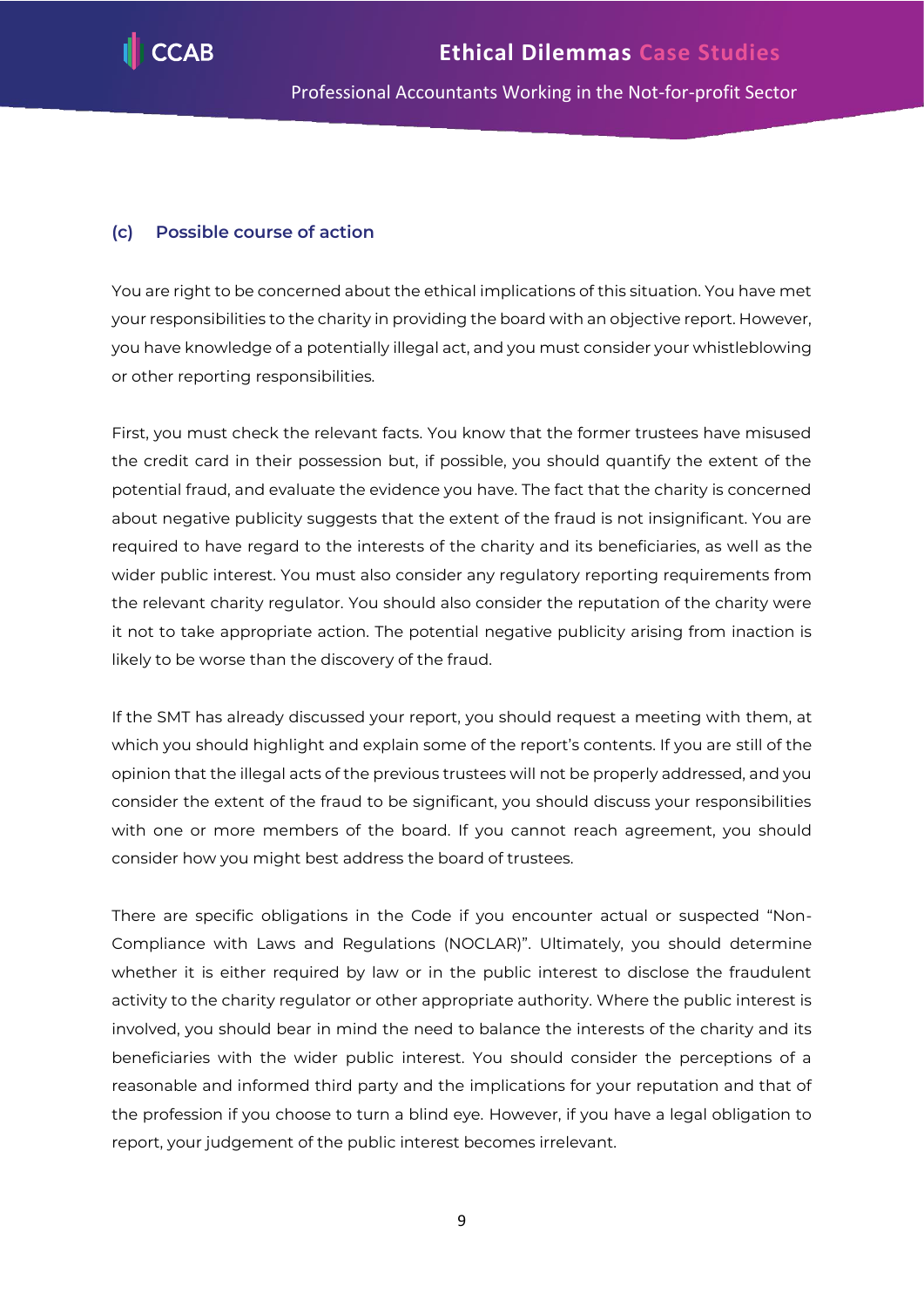

You must consider your responsibilities according to civil and criminal law. You may seek assistance from a trusted advisor, e.g., a colleague or your professional body, and it may be necessary to obtain legal advice.

You should document, in detail, the steps that you take in resolving your dilemma, in case your ethical judgement is challenged in the future.

If the trustees are unwilling to take action, you should consider your own position and whether to terminate the assignment. The Code of Ethics states, "*in extreme situations, if the circumstances that created the threats cannot be eliminated and safeguards are not available or capable of being applied to reduce the threat to an acceptable level, it might be appropriate for a professional accountant to resign from the employing organisations.*" However, deciding to resign or terminate the assignment will not excuse you from any legal or regulatory obligations you have prior to that decision.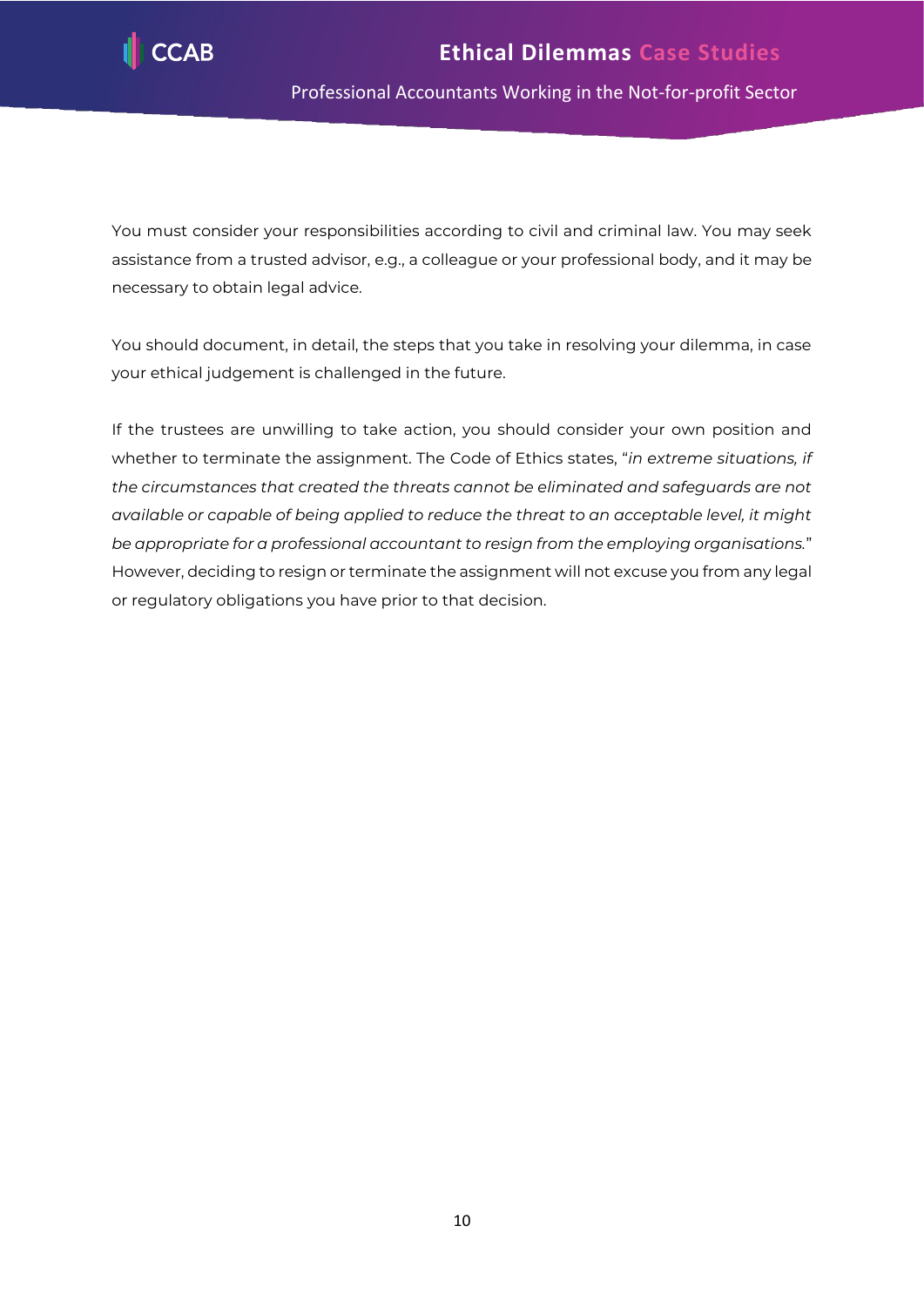

# <span id="page-11-0"></span>**Case Study 2 - School governor – fair tender policy**

#### **Outline of the case**

You are an accountant appointed as a [voluntary] governor to a school governing body. You also serve on the finance and buildings committee of the school, which is responsible for awarding building contracts. The membership of the committee includes a number of local business people. One is a builder – a long-standing governor who is well respected by the community and your colleagues on the board of governors ('the governors').

At your first meeting, the committee considers a report from the head teacher about the condition of the school hall. The report sets out a scheme of remedial building works, with estimated costs – circa €/£50,000. After discussion of the scheme and recognising the need to move quickly if the work is to be carried out during the summer vacation, the builder on the committee offers to do the work at a competitive price of  $E/E45,000$ . The other members of the committee are minded to accept the offer.

The finance and buildings committee reports to the governors. In this case, the governors are not considering the use of a formal tender process or making any reference to the existing governance arrangements in respect of tenders. This may also be in breach of public procurement requirements/legislation.

You are concerned that the committee (and consequently the governors) will be unable to demonstrate reasonable decision-making and stewardship of public money. Although it may be in the best interests of the school to accept the builder's offer, you are concerned that established procedures are not being followed, and that the decision made is somewhat subjective. The governors and the committee may be vulnerable to criticism.

#### **Questions**

As a professional accountant in the not-for-profit sector:

- (a) Which fundamental principles feature more prominently for safeguarding?
- (b) What would be your key considerations in your approach to resolving the dilemma presented?
- (c) What course of action would you take to resolve the dilemma?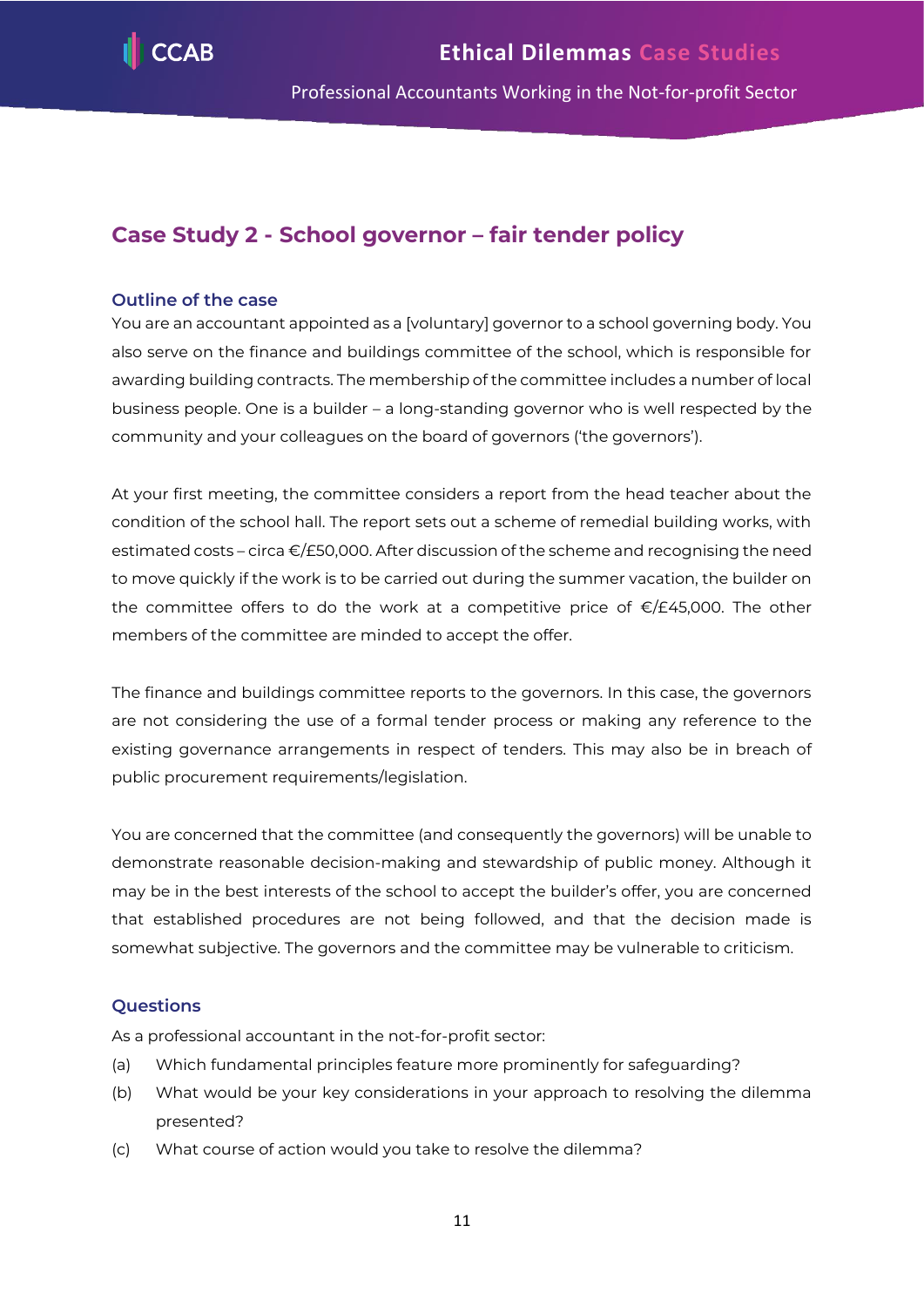

#### **(a) Key fundamental principles**

**Integrity:** Can you demonstrate integrity by highlighting the lack of due process, while not impeding the progress of the building works?

**Objectivity:** Is it possible for the governors to demonstrate objectivity in their decision to proceed without implementing a tender process? Can you remain objective in the face of pressure from the committee to accept the builder's offer?

**Professional behaviour:** The need for you to demonstrate professional behaviour in a voluntary appointment is just as important as it is in paid employment. You also need to ensure that you do not bring discredit to yourself, the school, or the profession.

#### **Threats to compliance**

There is a familiarity threat as the single tender bid is from a fellow governor who is a member of the finance and buildings committee on which you sit.

There is a potential intimidation threat to your compliance with the fundamental principles, since you may feel under pressure not to 'rock the boat' and to support the building work when the school is closed.

#### **(b) Considerations**

#### *Identify relevant facts:*

Consider the school's policies and procedures regarding tenders. Do the governors have a code of conduct? Study the head teacher's report to establish the urgency of the building work and determine the summer vacation period during which the work should be performed. Are there any donor or grant funding conditions to be considered with respect to the monies being used to fund the work and do government/public procurement rules apply?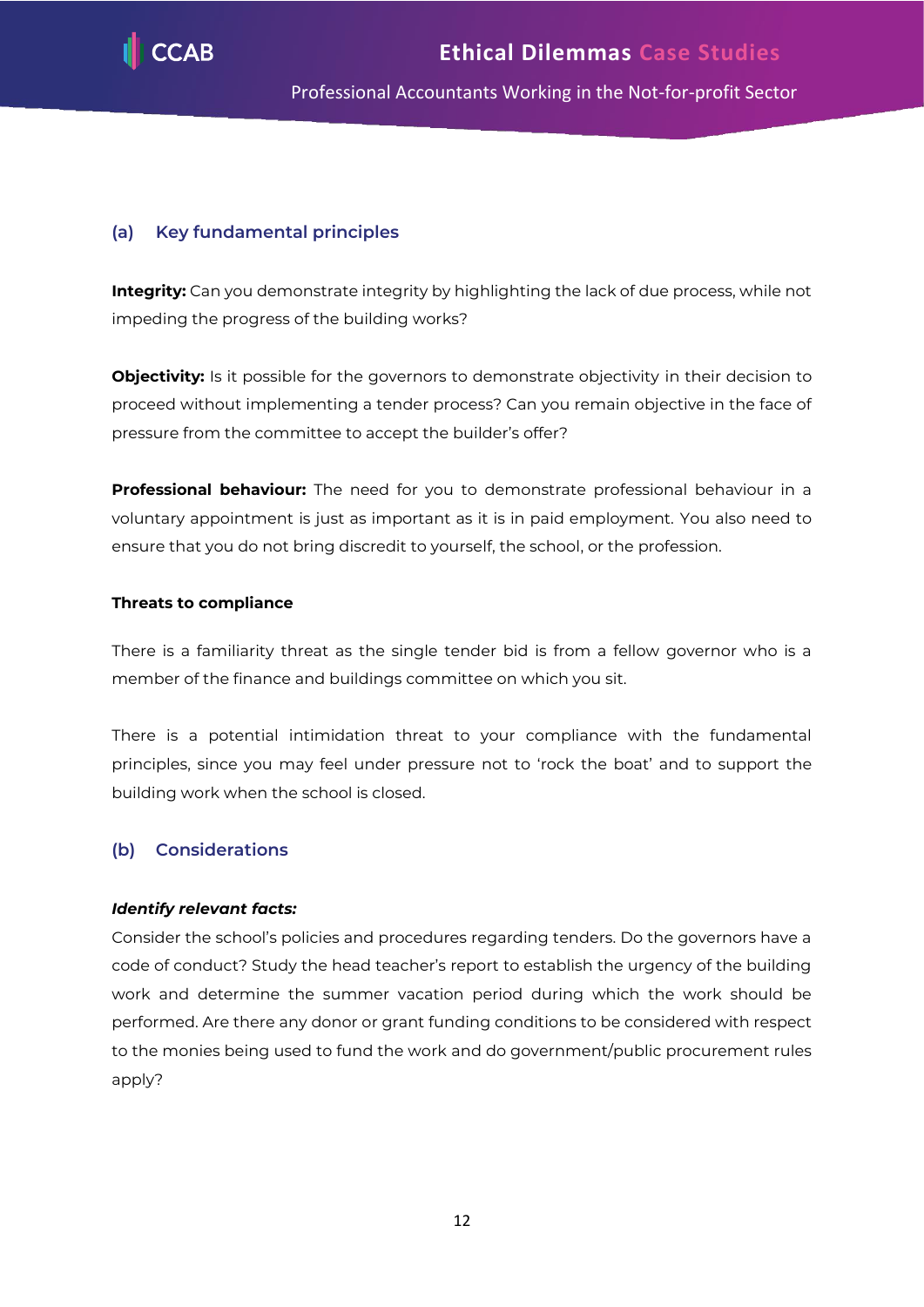

#### *Identify affected parties:*

Key affected parties are you, the other members of the committee (including the builder) and the governors. Other possible affected parties are other local builders, who might wish to tender for such work, and the general public, as the work is to be financed by public funds.

#### *Who should be involved in the resolution:*

You should involve the chair of the finance and buildings committee and ultimately the chair of the board of governors. You might be able to gain support from other members of the committee, and the builder on the committee should also be involved.

#### **(c) Possible course of action**

You should make your concerns known and explain to the other members of the committee why you feel acceptance of the offer from the builder on the committee could be inappropriate in the absence of a formal tender process.

You should make it clear that you are acting in the best interests of both the school and the local community. If you have to raise your concerns forcefully, you should try to provide constructive advice, rather than be seen as impeding the building works. Try to demonstrate how the process of tendering for and performing the work may still be completed during the summer vacation. If this is not possible, explain that the benefits of delaying the work will include protecting the reputation of the school and the governors (collectively and individually), and ensuring compliance with relevant requirements. You need to ensure that the committee (and consequently the governors) reach a decision objectively, but also that a reasonable and informed third party would conclude that objectivity has been adequately safeguarded.

If, in your opinion, the building work is significant, you should try to insist that the award of the contract be subject to a proper tendering process. If relevant, refer to the school's policies and procedures or to any applicable external requirements outlining thresholds for running a tender process. You will encounter less resistance from the committee if you gain the support of other individual members, including, if possible, the builder and the committee chair.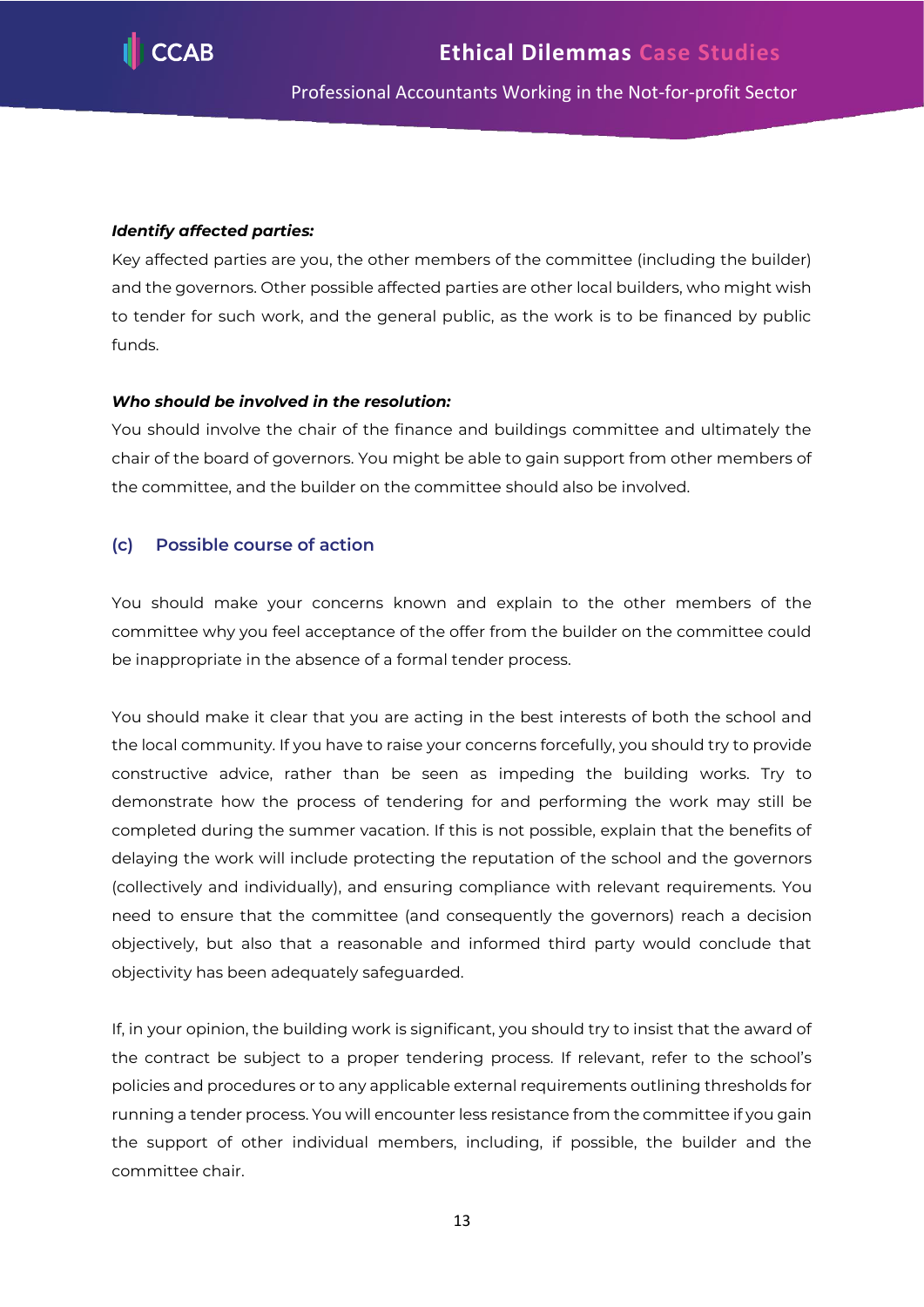

You should explain that the committee needs to demonstrate a proper decision-making process that would support any contract awarded. This would protect the governors from the potential reputational risk that the school is not seen to award contracts properly or non-comply with relevant legislation/regulations. If your views are not heeded by the committee, you should raise the matter at the next meeting of the governors. Consider first referring the matter to the chair of the board of governors. It is also advisable to discuss the matter with other governors in advance of the meeting.

After taking these steps, if the prescribed tender process is not adopted, and it is inappropriate not to do so, you should consider disassociating yourself from the board of governors. The value of resigning as governor should be weighed against the value of remaining in order to influence events.

You should document, in detail, the steps that you take in resolving your dilemma, in case your ethical judgement is challenged in the future.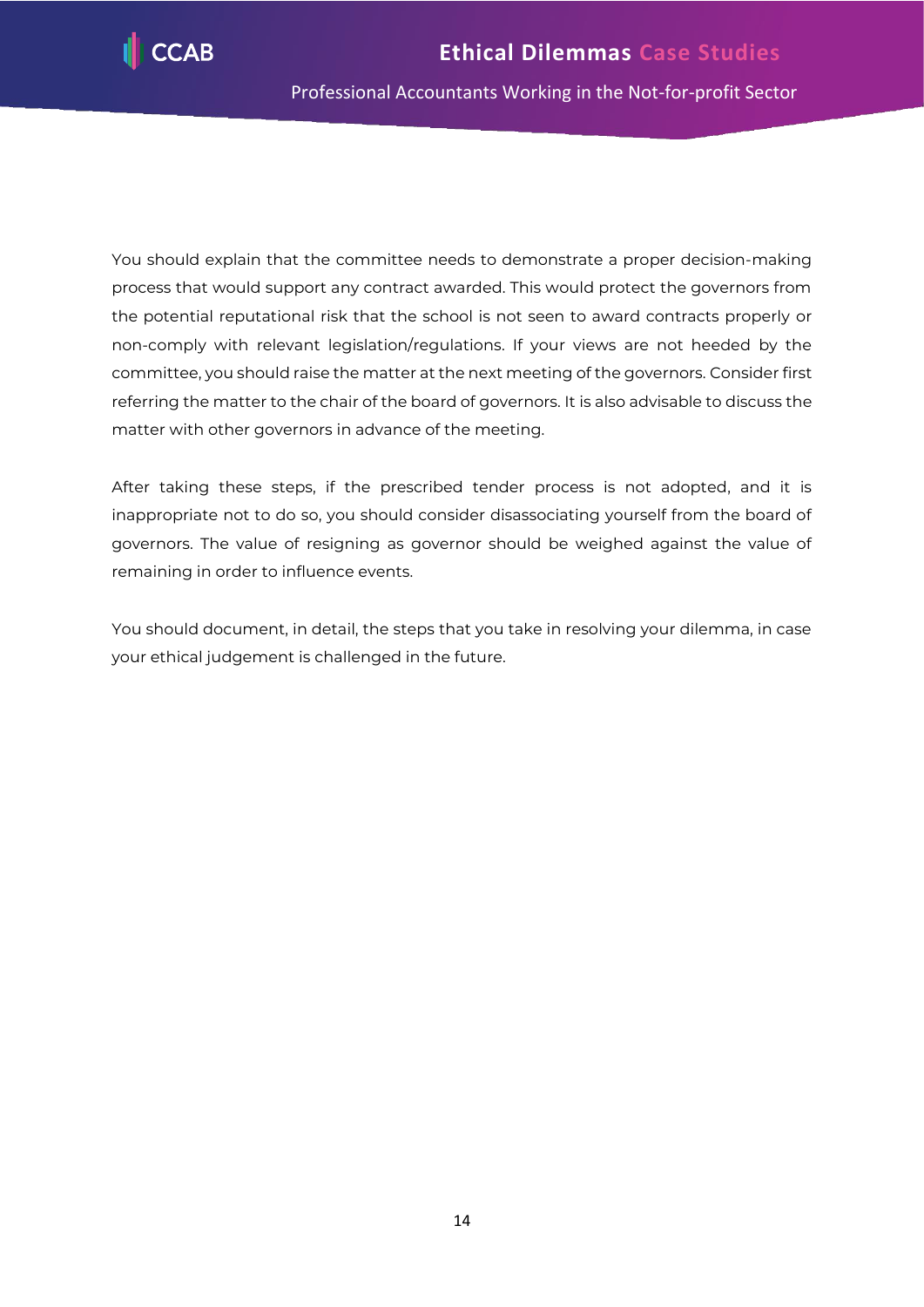

# <span id="page-15-0"></span>**Case Study 3 - Disclosure of malpractice – grant claim**

#### **Outline of the case**

You have recently been employed as a management accountant for a charity and have been asked to prepare a grant claim which totals c. €/£500,000/pa. As you are new to the company, this is the first year you have prepared the claim. However, the company has been claiming the grant for a number of years.

When reviewing the detailed cost information, you find that some inappropriate/disallowable expenditure was misclassified and included in the past, which increased the amount of grant awarded by more than €/£125,000 each year. This incorrect approach was consistently applied to previous claims, and the external auditor signed off the claims without raising any issues. Your predecessor had a close working relationship with the auditor.

Your manager, the head of finance, is also new to the organisation. He is a member of the same golf club as the long-serving external auditor, and you are concerned that they might have a close relationship which could prevent the issue being addressed objectively.

#### **Questions**

As a professional accountant in the not-for-profit sector:

- (a) Which fundamental principles feature more prominently for safeguarding?
- (b) What would be your key considerations in your approach to resolving the dilemma presented?
- (c) What course of action would you take to resolve the dilemma?

#### **(a) Key fundamental principles**

**Integrity:** Can you overlook the inclusion of the inappropriate expenditure and still demonstrate integrity?

**Objectivity:** In view of the good relationship that the company has built up with the auditor, how can you retain objectivity and also persuade your manager to do the same?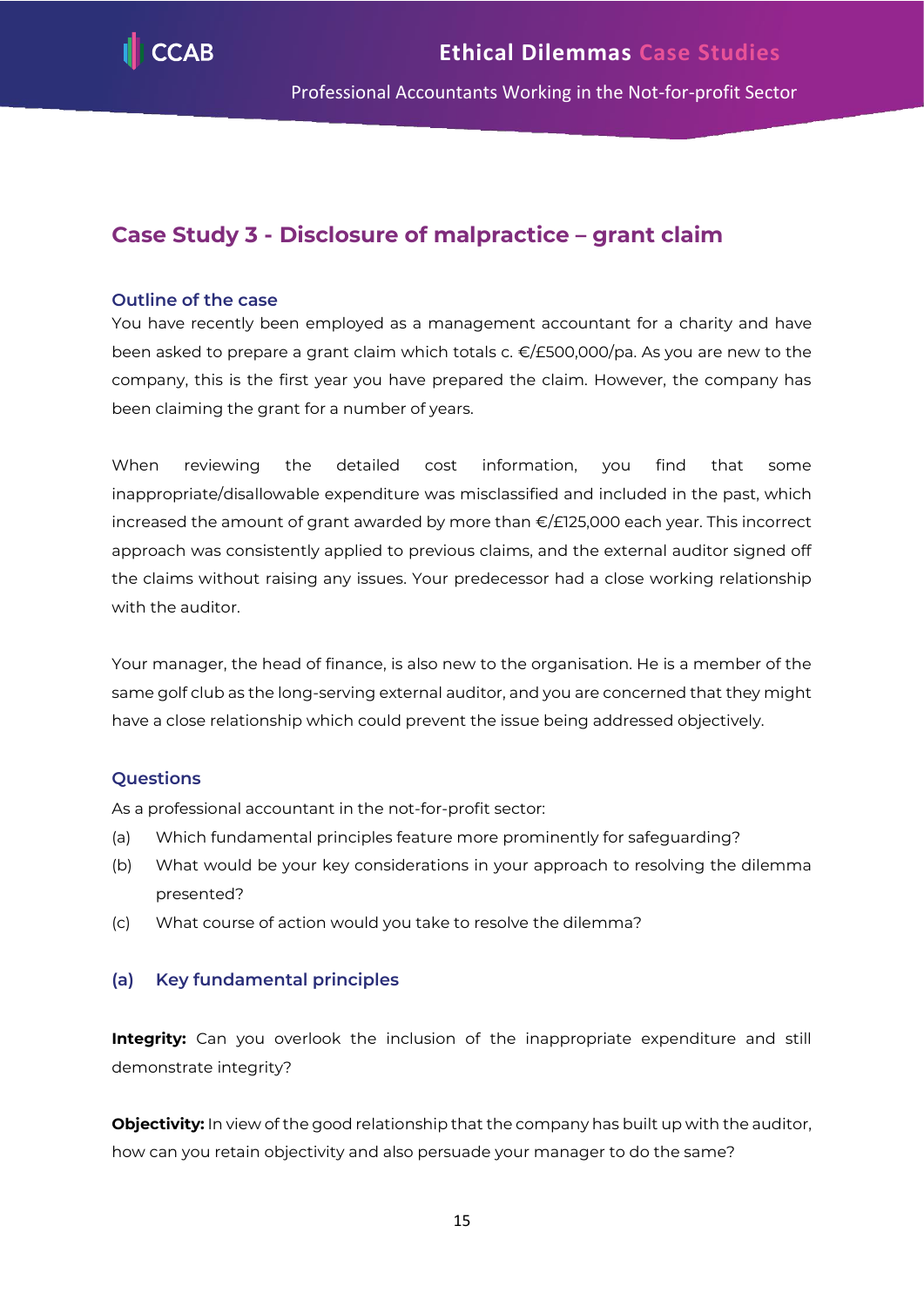

**Professional competence and due care:** Do you have the competence to explain to the interested parties the errors made in the past and how to disclose them and account for them?

**Professional behaviour:** How do you appropriately address the matter, safeguard your professional reputation and not bring discredit to the profession?

#### **Threats to compliance**

There is a self-review threat that you might not appropriately challenge the work of colleagues in the previous grant claims.

The Head of Finance, also an accountant, may have a self-interest threat due to their relationship with the external auditor.

You could also consider that you, yourself have a self-interest threat because to resign from the organisation after such a short period of employment might expose you to both personal financial and career risk.

#### **(b) Considerations**

#### *Identify relevant facts:*

Consider the charity's policies, procedures and your professional body's code of ethics. Ensure you fully understand the grant application process and how to amend past errors. Do you need to perform further work to quantify the errors made in the past? Do you need to verify that the expenditure was misclassified?

#### *Identify affected parties:*

Key affected parties are you, your manager and the charity. Other possible affected parties are the auditor, your predecessor, the grant-awarding body and the beneficiaries of the charity.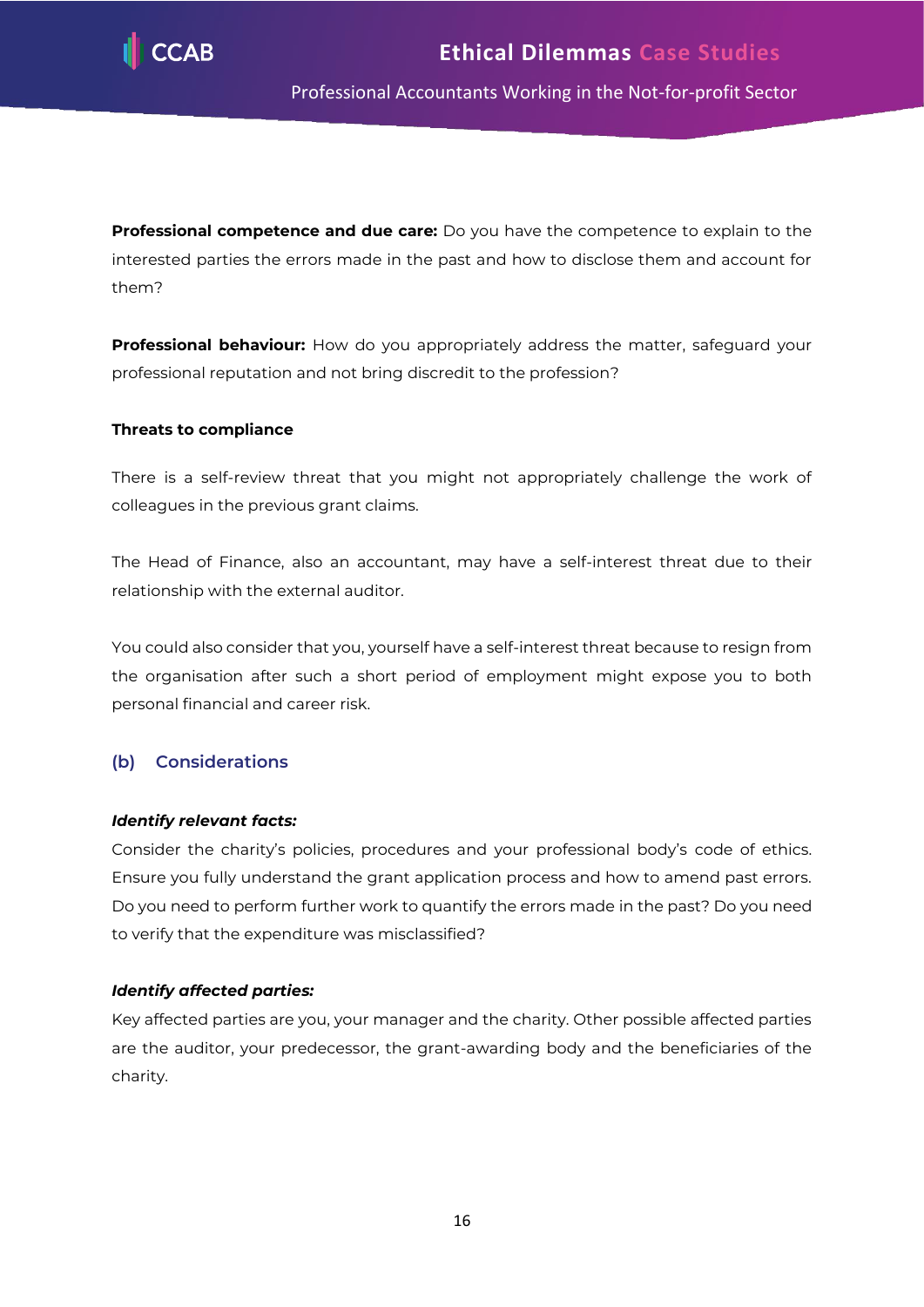

#### *Who should be involved in the resolution:*

Consider not just whom you should involve but also why and when. You should involve your manager, the board, or the audit committee, if necessary, and possibly the external auditor.

#### **(c) Possible course of action**

You are right to be concerned about the ethical implications of this situation. A professional accountant must prepare information in a manner that represents the facts accurately in all material respects. Accordingly, you should not be associated with reports, returns or other information which you believe may contain materially false or misleading statements.

First, you should check the relevant facts. You should then discuss the situation with your manager, so that he is aware of the errors included in the previous claims. You and your manager may agree to raise the errors with the external auditor together, in order to reach a decision on how to address the previous grant claims. If your manager's response is not satisfactory, it may become necessary for you to involve the board or the audit committee yourself, as there is a responsibility upon charity trustees to notify the relevant charity regulator of 'serious incidents' or events that have a significant impact on the charity.

You might not have direct access to the external auditor. Therefore, if the board does not seek to disclose the errors to the grant-awarding body, you should consider your whistleblowing options. In the case of a charity, the public interest considerations may be complicated, and you should seek advice where necessary, for example from a trusted advisor, e.g., a colleague or your professional body. You may also wish to seek legal advice on the matter.

You should try to ensure that future grant claims are accurate and honest. If you believe that the charity is submitting inaccurate claims, you should take steps to disassociate yourself from them. In extreme circumstances this might require your resignation.

During the resolution process it would be helpful to document, in detail, any discussions held, and the reasons for the decisions reached in resolving your dilemma, in case your ethical judgement is challenged in the future.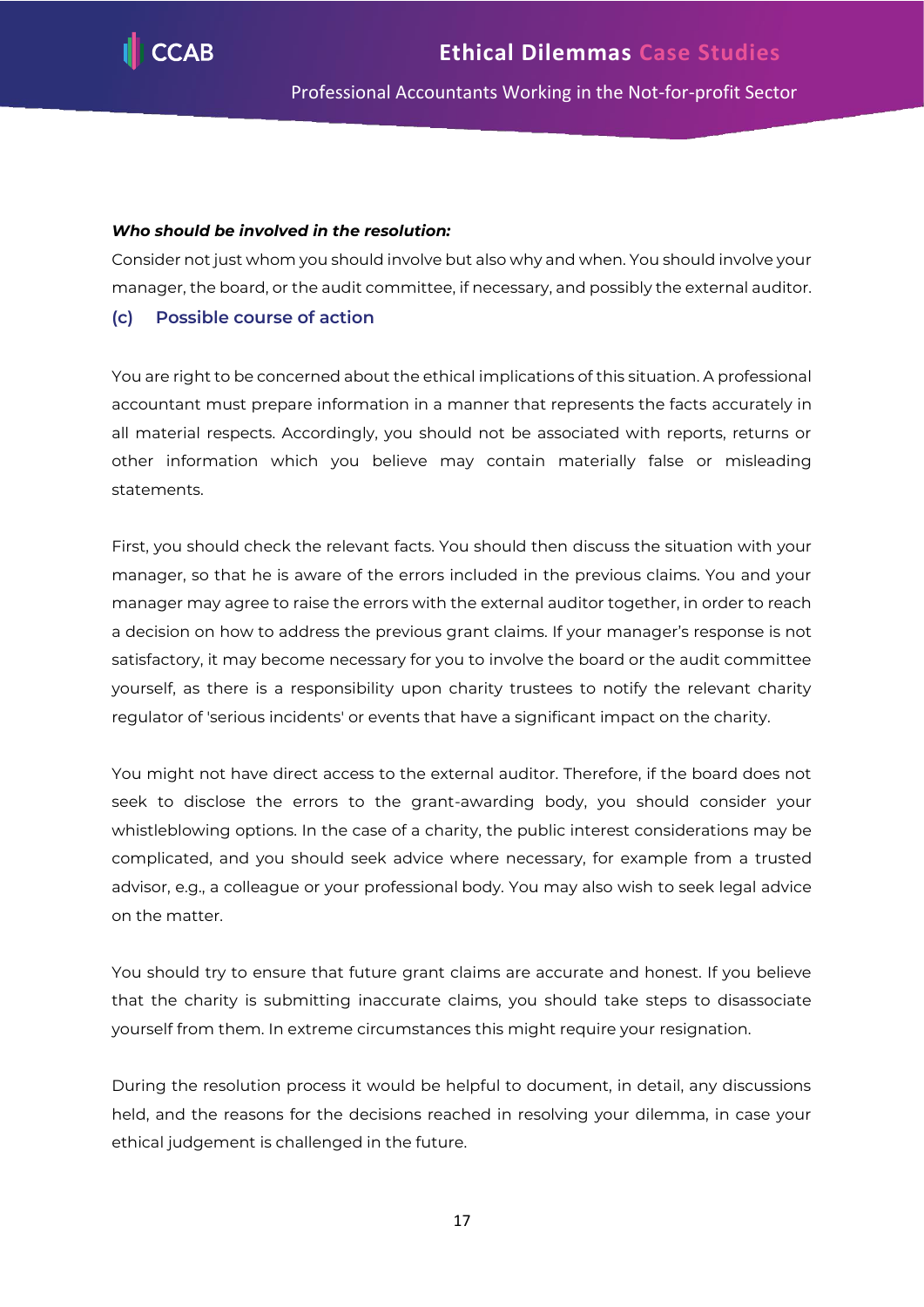

# **Ethical Dilemmas Case Studies**

Professional Accountants Working in the Not-for-profit Sector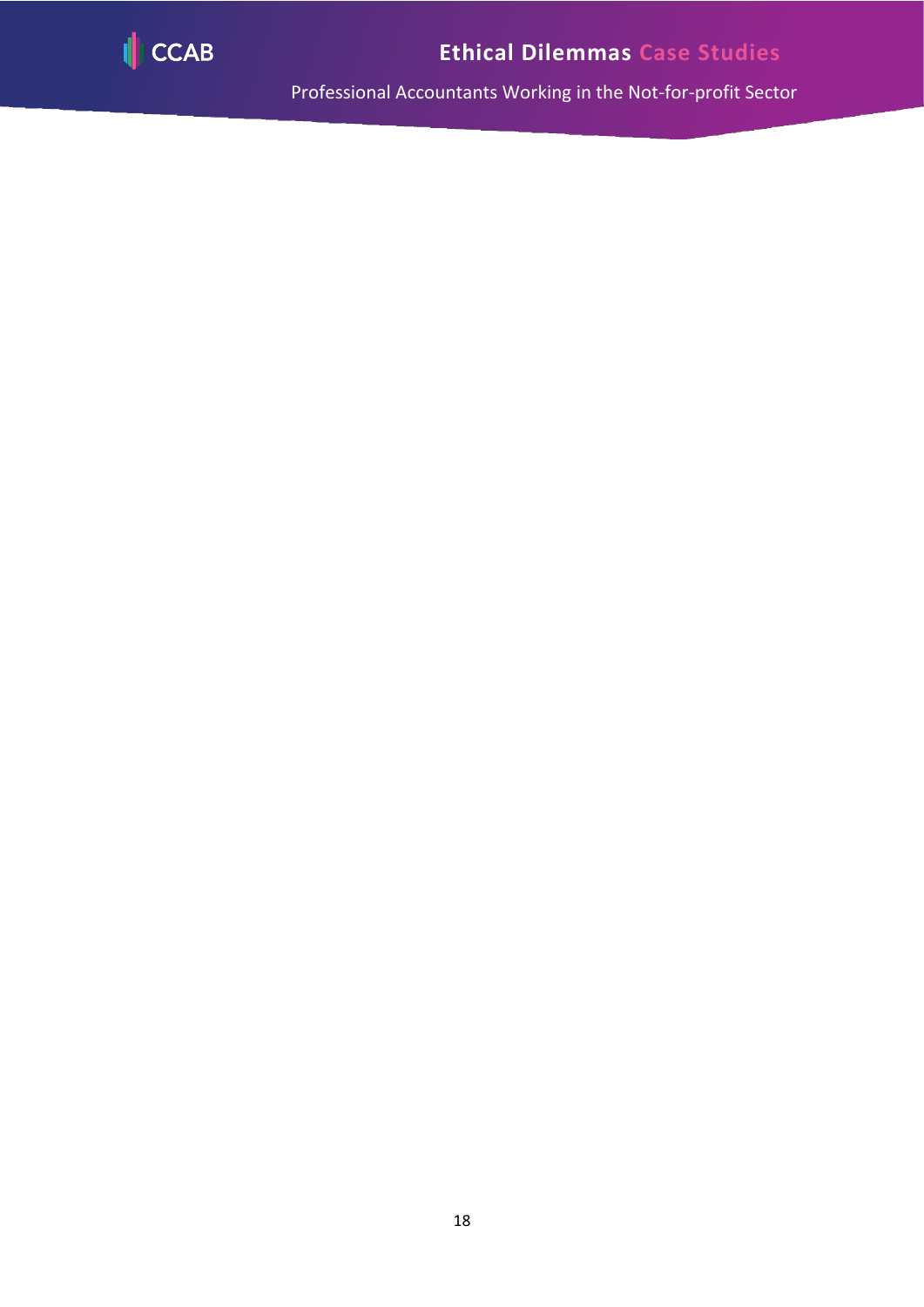

# <span id="page-19-0"></span>**Case Study 4 - Undisclosed employee benefits**

#### **Outline of the case**

You have been working as finance director for a medium-sized charity for just under a year. A member of the finance team informs you that your predecessor incorrectly declared various pay elements and benefits of the charity's senior staff over a number of years, with the intention of underpaying income tax (PAYE) and social insurance.

The value of the undisclosed pay elements and benefits is high in relation to the size of the charity, which is not considered to be in a sound financial state. Your colleague has performed some broad calculations and advises you that the amount of tax relating to the undisclosed benefits would probably be large enough to push the charity very close to insolvency. Accurately calculating and declaring to the tax authority the undisclosed benefits might create a tax liability that could, without immediate mitigation, potentially force the charity to cease operating within 6-9months.

You fear the repercussions for you, your colleagues and other stakeholders, most notably the charity's beneficiaries. Nevertheless, you feel that you have a duty to declare the undisclosed benefits to the tax authority. You have spoken to the charity's trustees and made them aware that there is a large outstanding tax liability. However, they have denied you permission to declare the undisclosed benefits to the tax authority, or to account for the tax liability in the charity's financial accounts.

#### **Questions**

As a professional accountant in the not-for-profit sector:

- (a) Which fundamental principles feature more prominently for safeguarding?
- (b) What would be your key considerations in your approach to resolving the dilemma presented?
- (c) What course of action would you take to resolve the dilemma?

#### **(a) Key fundamental principles**

**Integrity:** Can you comply with the wishes of the trustees, and still be deemed to be acting in a straightforward and honest manner?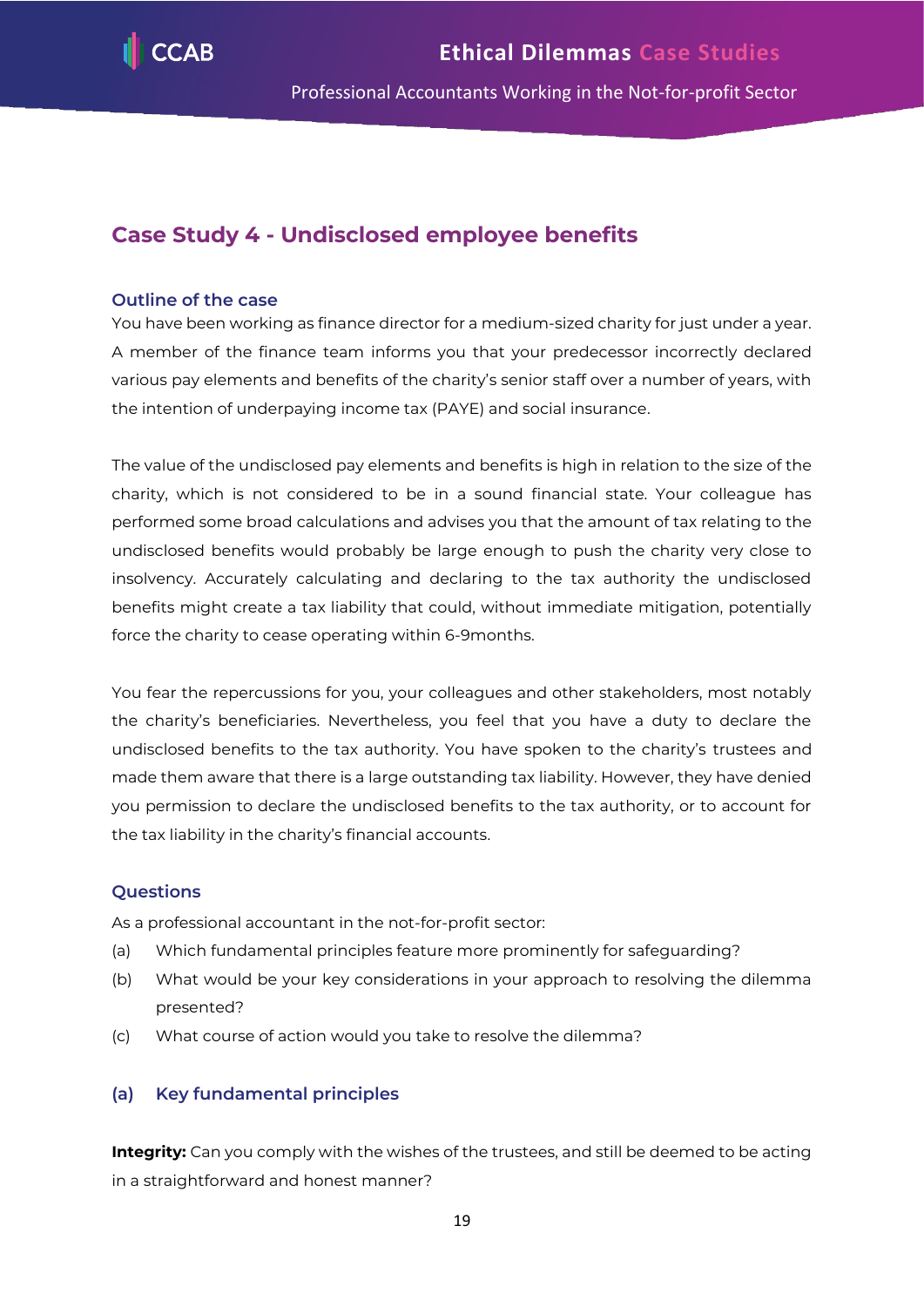

**Objectivity:** Can you determine the appropriate course of action, despite the threats to your objectivity in the form of self-interest (regarding your future employment) and intimidation by the trustees?

**Confidentiality:** Without proper authority, you should not disclose to third parties any information acquired as a result of your employment, unless there is a legal or professional obligation to disclose. Therefore, you must consider any speaking-up, whistleblowing responsibilities or external reporting obligations you may have.

**Professional behaviour:** You are required to comply with relevant law and regulations. Could any of the actions you are considering discredit you or your profession?

#### **Threats to compliance**

There is a self-review threat that you might not appropriately challenge the work of colleagues in the tax returns and statement of accounts.

There is a self-interest threat because to resign would expose you to personal financial risk.

There is an intimidation threat. You are deterred from acting objectively because the trustees have denied you permission to report the matter to tax authorities.

#### **(b) Considerations**

#### *Identify relevant facts:*

The charity has a liability in respect of income tax (PAYE) and social insurance, which is thought to be material, and could threaten the ongoing existence of the organisation. You must determine the best estimate of the actual tax liability and establish the facts with regard to the responsibilities of the charity and the trustees when possibly facing insolvency. Should the trustees refuse to sanction the disclosure of the undeclared benefits to the tax authority, you should determine your whistleblowing options and any reporting requirements in light of relevant legislation. You must also be aware of your responsibilities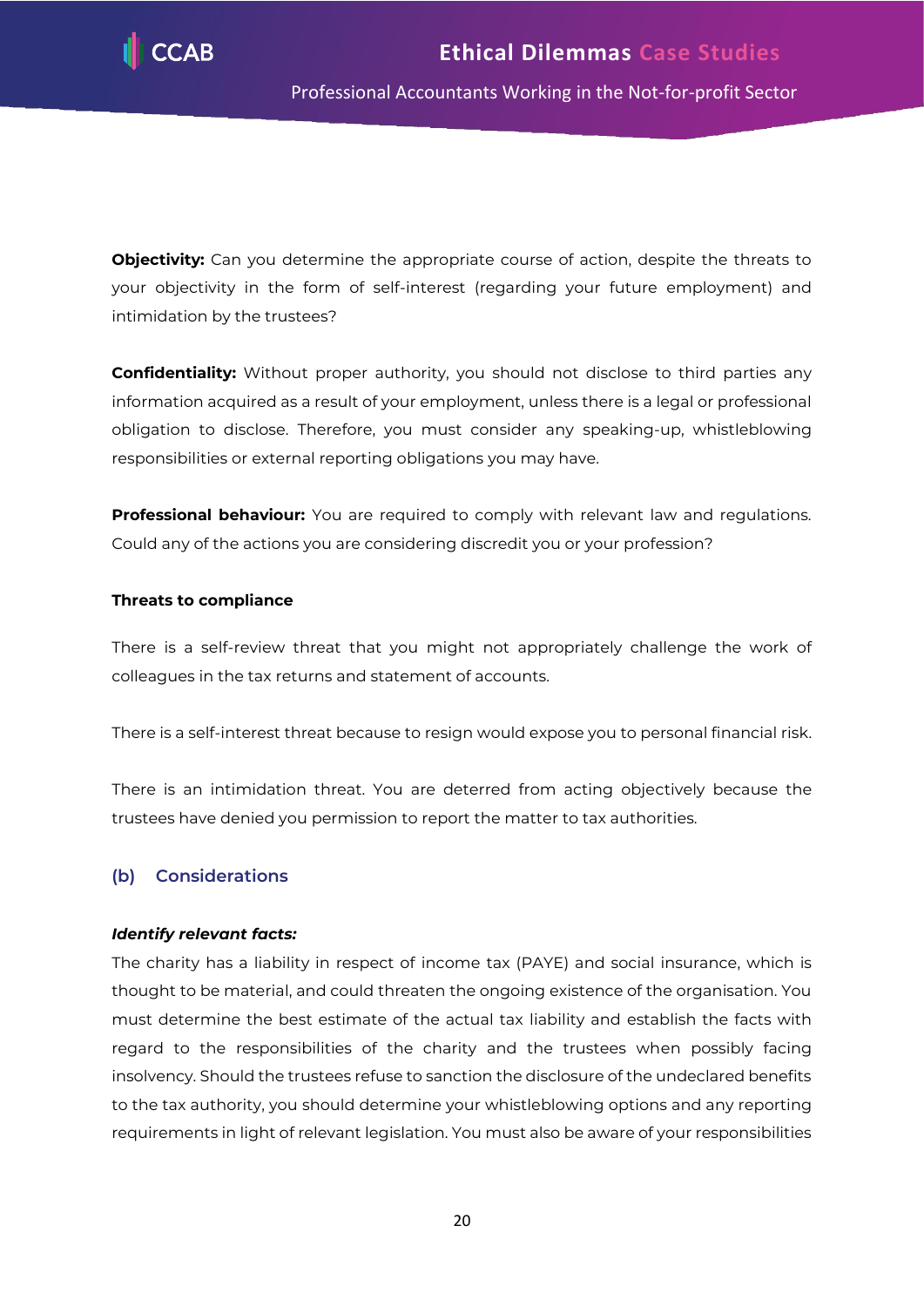

should the trustees refuse to sign the financial accounts containing the estimated tax liability.

#### *Identify affected parties:*

Key affected parties are you, the charity, other senior staff, the tax authority, the trustees, and the beneficiaries of the charity. It also appears likely that other stakeholders, such as creditors, are affected by the threat to the charity's ability to continue as a going concern.

#### *Who should be involved in the resolution:*

Although you have already brought the matter to the attention of the trustees, you should continue to involve them and seek their cooperation. If you have any doubts concerning your competence to calculate the tax liability or claim mitigation to the tax authority, you should involve someone with the necessary experience. There may be other directors and senior staff with whom you can discuss your ethical dilemma and the technical issues involved.

#### **(c) Possible course of action**

You must quantify as accurately as possible the tax liability arising on the undisclosed benefits, so that you can advise the trustees of the implications. Even before accounting for the liability, there is a threat of insolvency, and so you should already be providing the trustees with regular and detailed financial information.

You should consider engaging tax specialists to carry out the investigation and calculations.

You have discussed the additional tax liability with the trustees, and so they are aware that there is an amount outstanding that could render the charity insolvent with 6-9 months. However, your responsibilities do not end there. As a professional accountant, you should be aware of relevant insolvency legislation, and advise the trustees accordingly (obtaining detailed advice on their behalf from an insolvency practitioner if necessary). You should make absolutely clear to the trustees the possible consequences of concealing the liability and continuing to trade, which may have legal implications for the charity and its trustees personally. You should also inform the trustees of the requirement to notify the relevant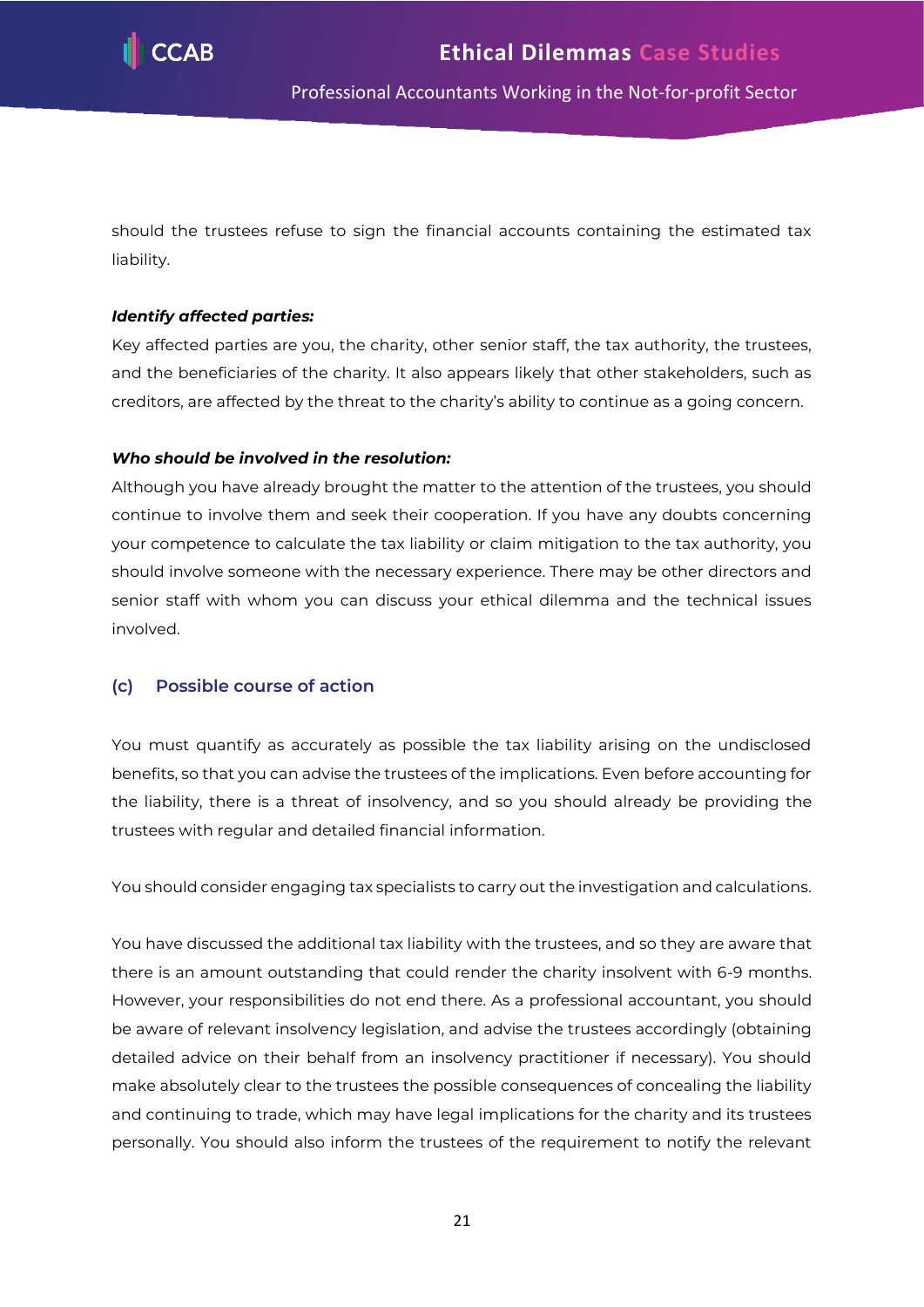

charity regulator of 'serious incidents' or events that have a significant impact on the charity.

You should explain to the trustees the code of ethics by which you are bound as a professional accountant. You cannot simply ignore the situation. You may wish to consider your own liability should the charity be deemed to be trading while insolvent. It would be advisable to make the trustees aware of your responsibilities and their obligations.

Having made the trustees fully aware of the issues, you might be able to suggest ways in which the tax liability may be mitigated (which is more likely through voluntary disclosure), and you might explain the possibility of the tax authority agreeing to the payment of the liability by way of instalments. You can also set out the necessary measures for a financial recovery plan to keep the charity afloat.

You cannot help the trustees to conceal the tax liability. If they cannot be persuaded to disclose it to the tax authority, you must not be associated with the deceit. With regard to the financial accounts, it may become necessary to resign in order to disassociate yourself from them.

In addition, you must consider any obligations you may have to disclose the liability to the tax authority, without the charity's permission, or to disclose to the appropriate authority the concealment of the liability in the financial accounts. You might wish to speak with a trusted advisor, e.g., a colleague or your professional body. You may also wish to seek legal advice on the matter. There are also organisations that can provide advice regarding your employment rights in such a situation.

You should document, in detail, the steps that you take in resolving your dilemma, and any discussions held. This may serve to protect you if the charity goes into liquidation, or your ethical judgement is challenged in the future.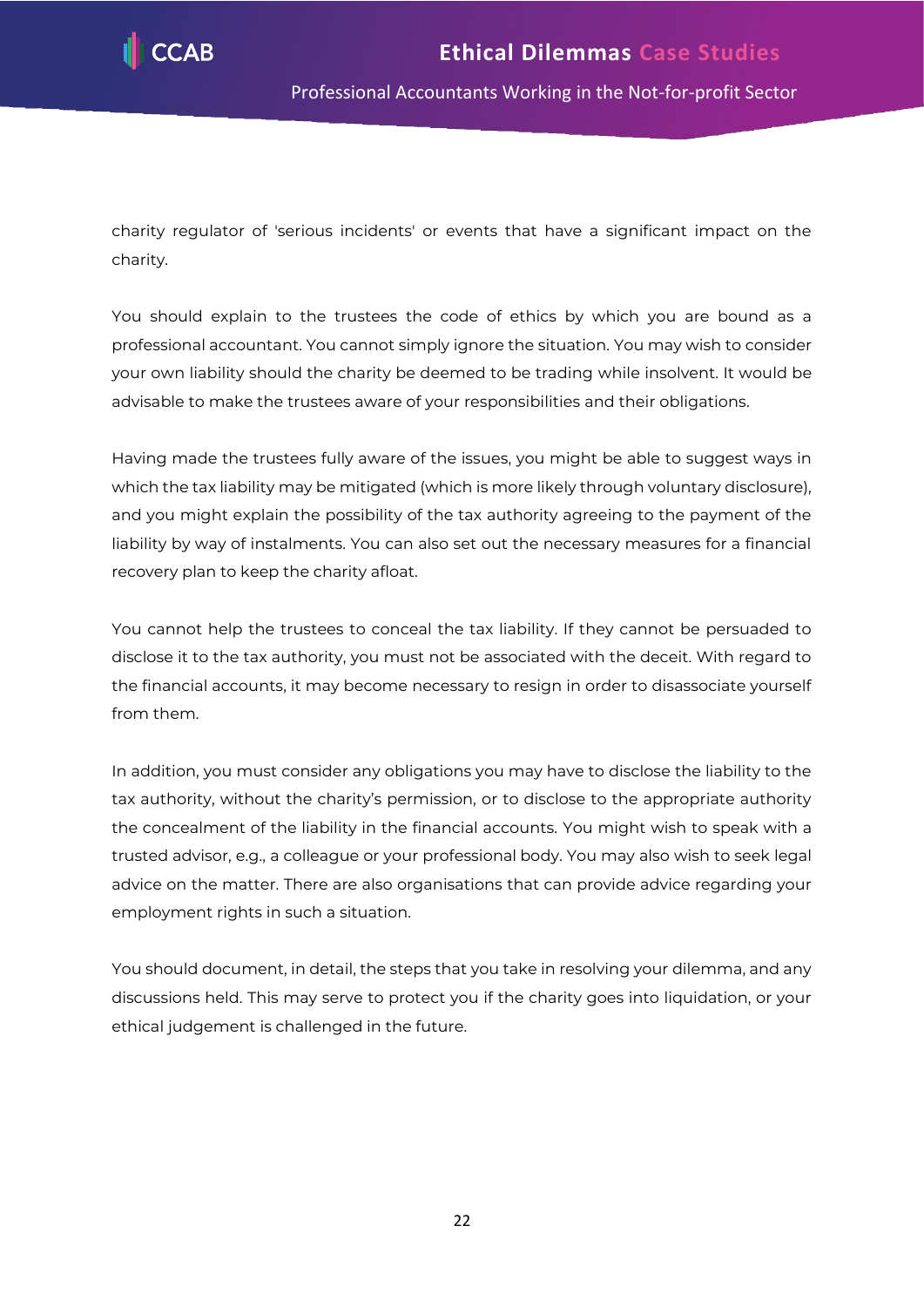

### <span id="page-23-0"></span>**Case Study 5 - Persuading others to tell the truth**

#### **Outline of the case**

You are a trustee of a charity, which has total incoming resources of approximately €/£500,000 and total assets of approximately €/£200,000. You recently discovered that, almost a year ago, the respected, long-standing treasurer (also a trustee) of the charity 'borrowed' €/£40,000 from the charity's funds. At the time, the charity's bank accounts held €/£100,000, of which €/£30,000 belonged to the general fund and €/£70,000 to the restricted fund.

The treasurer had been experiencing personal financial difficulties arising from the partition of his business following an acrimonious divorce. He has explained to you that he borrowed the money because his company was up to its bank overdraft limit, and he had to pay the employees' wages. He had used one of the blank cheques signed by another trustee that the treasurer traditionally held to cover emergencies while the other trustees were on holiday. His intention had been for this only to be for a few days, as he was expecting a large trade debt to be settled imminently, relieving the pressure on the overdraft.

To compound his misfortune, the debtor then went into liquidation, and the treasurer could not pay back the 'loan' from the charity immediately. Nevertheless, he had hoped to trade his business out of financial difficulty. All this occurred a month before the charity's financial year end. The treasurer successfully delayed the audit for a few months while he tried to pay back the money to the charity. He has managed to pay back €/£15,000 since the year end. The charity's audit will begin next week.

The other two trustees had known about the treasurer's divorce and the financial pressures facing him and his business, and they are sympathetic towards him. The treasurer is trying to persuade you and the other two trustees that €/£40,000 can be included in the charity's trade debtors at the year end, as a debt due from his company, and he will return the remaining €/£25,000 as soon as he can.

#### **Questions**

As a professional accountant in the not-for-profit sector: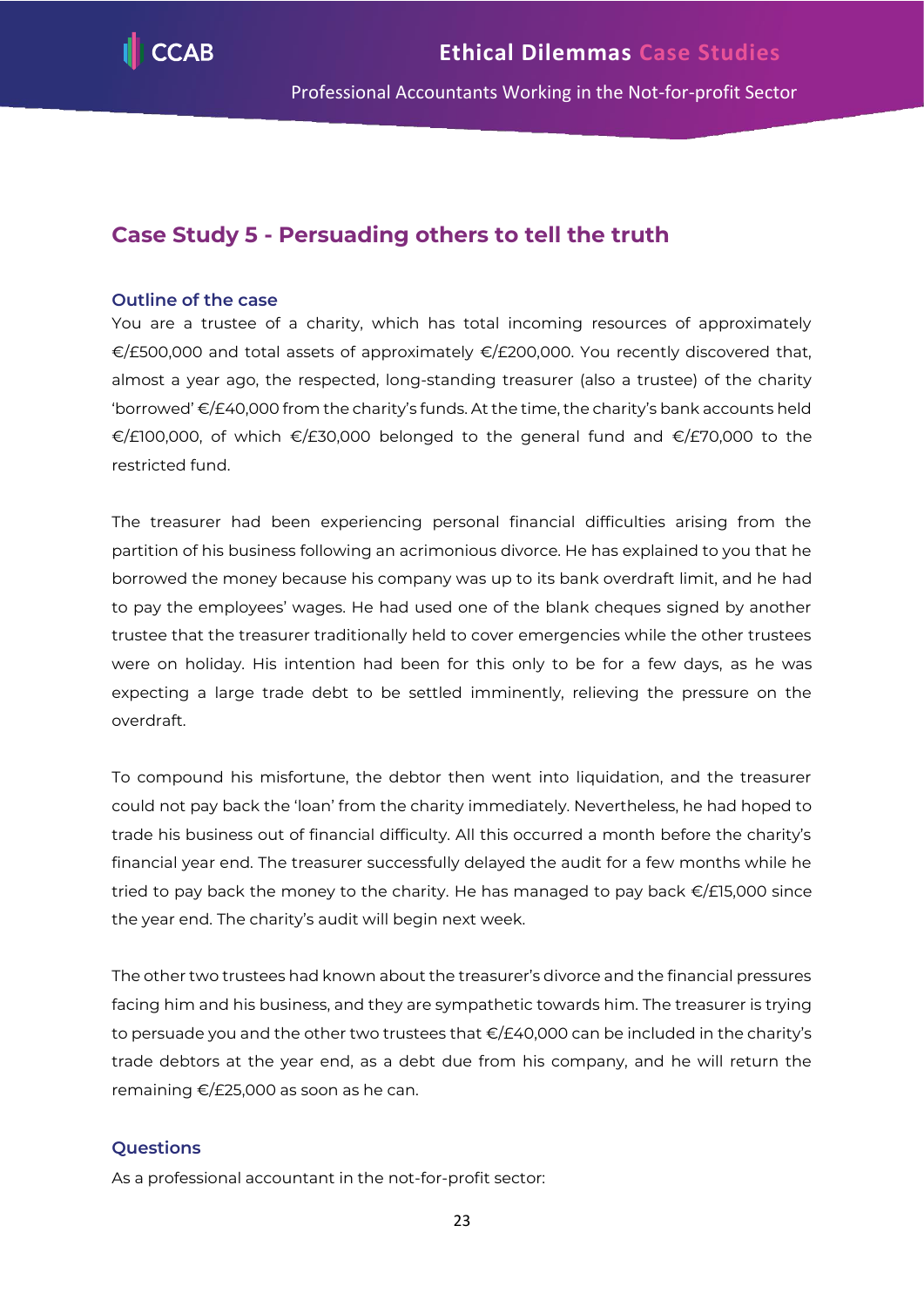

- (a) Which fundamental principles feature more prominently for safeguarding?
- (b) What would be your key considerations in your approach to resolving the dilemma presented?
- (c) What course of action would you take to resolve the dilemma?

#### **(a) Key fundamental principles**

**Integrity:** The treasurer's conduct was dishonest, and he is proposing to conceal it within the charity's accounts. If you agree to assist him in his deception, you will not be acting in a straightforward and honest manner.

**Professional competence and due care:** You need to ensure that you understand the necessary disclosures in the accounts and any whistleblowing requirements in respect of the treasurer's dishonesty.

**Professional behaviour:** How should you proceed so as to comply with relevant law and regulations, and not discredit yourself or your profession?

#### **Threats to compliance**

There is a self-interest threat because the treasurer and trustees are colleagues.

There is an intimidation threat because you may feel under pressure to agree to the trustees' proposed solution.

#### **(b) Considerations**

#### *Identify relevant facts:*

The treasurer misappropriated a significant amount of money from an organisation whose interests you have been entrusted to protect. He appears to have been open with you and the other trustees recently, but you must now be sure of your obligations towards the charity, its auditors and users of the charity's accounts. You need to also consider, or seek advice on, any legal ramifications and whether use of the charity's funds in this manner constitutes a bread of any laws and regulations, e.g., charities regulations. You may wish to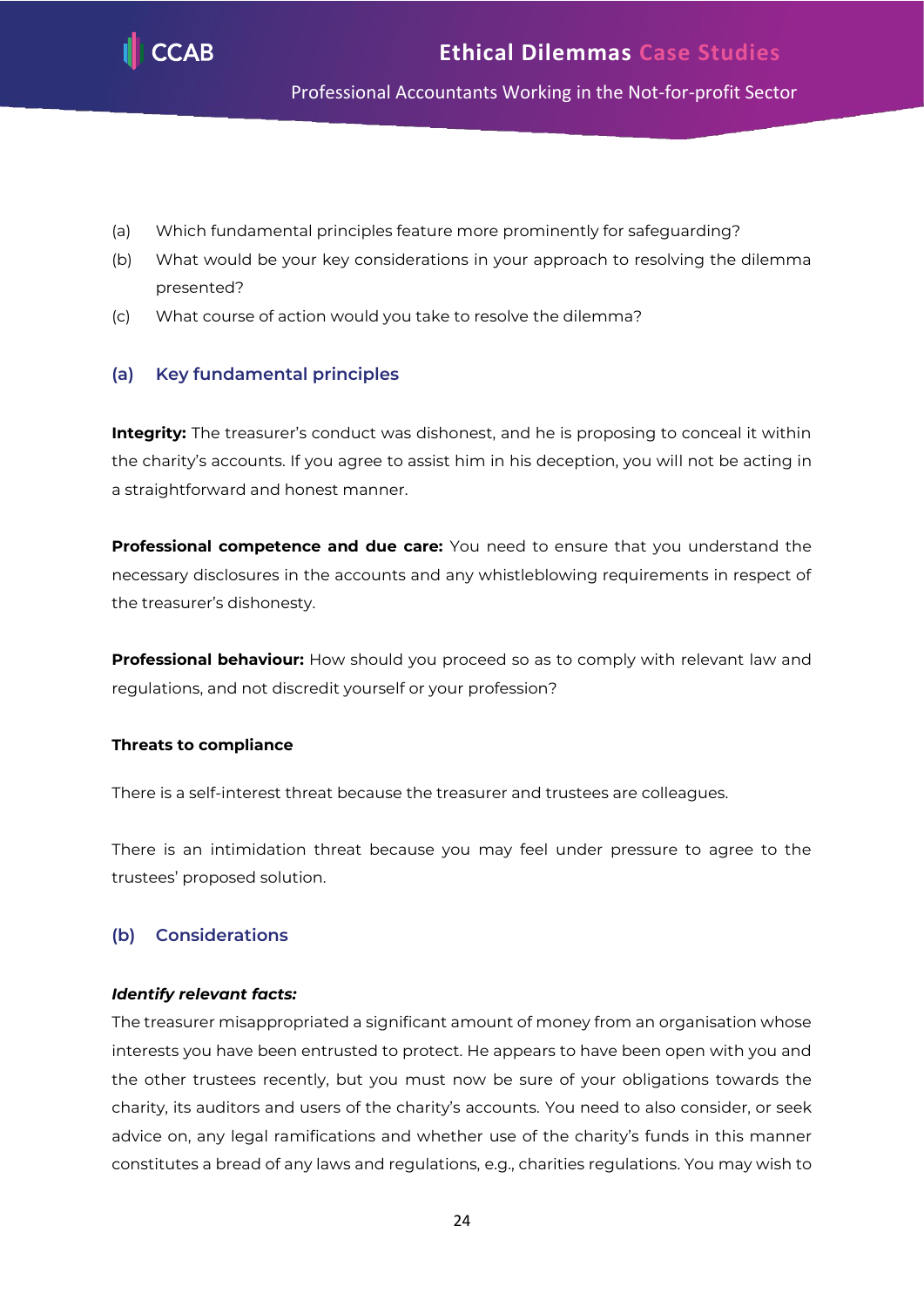

review the internal controls and identify weaknesses and/or whether any controls were inappropriately overridden. It would be beneficial to also consider how the system of internal controls can be improved to precent a reoccurrence of an issue such as this.

#### *Identify affected parties:*

Key affected parties are you, your fellow trustees, the treasurer and the auditors. Also affected are the charity, the relevant charity regulator, its beneficiaries, donors, and users of the charity's accounts.

#### *Who should be involved in the resolution:*

You should consider to what extent the treasurer and the other trustees should be involved. However, the auditors will certainly need to be advised of the situation. You should check with the charity regulator's reporting requirements for fraud and serious incidents/raising a concern.

#### **(c) Possible course of action**

You should discuss the matter with the other trustees to ensure that they do not seek to cover up the treasurer's fraudulent behaviour. You should advise them that the accounts should reflect what actually occurred, and it should be explained to the auditors. You should consider the damage to the reputations of the trustees individually and the charity were the fraudulent behaviour to be covered up.

You should also explain to the other trustees the code of ethics by which you are bound as a professional accountant. You cannot simply ignore the actions of the treasurer and the implications for the charity.

You need to consider whether the treasurer should be immediately removed (or asked to immediately resign) as a trustee.

Not only were the treasurer's actions dishonest, but there is no guarantee that the remaining €/£25,000 debt to the charity will be repaid. As a professional accountant, and also specifically as a trustee, you must be aware of your whistleblowing responsibilities in addition to any external reporting requirements under the law, as well as your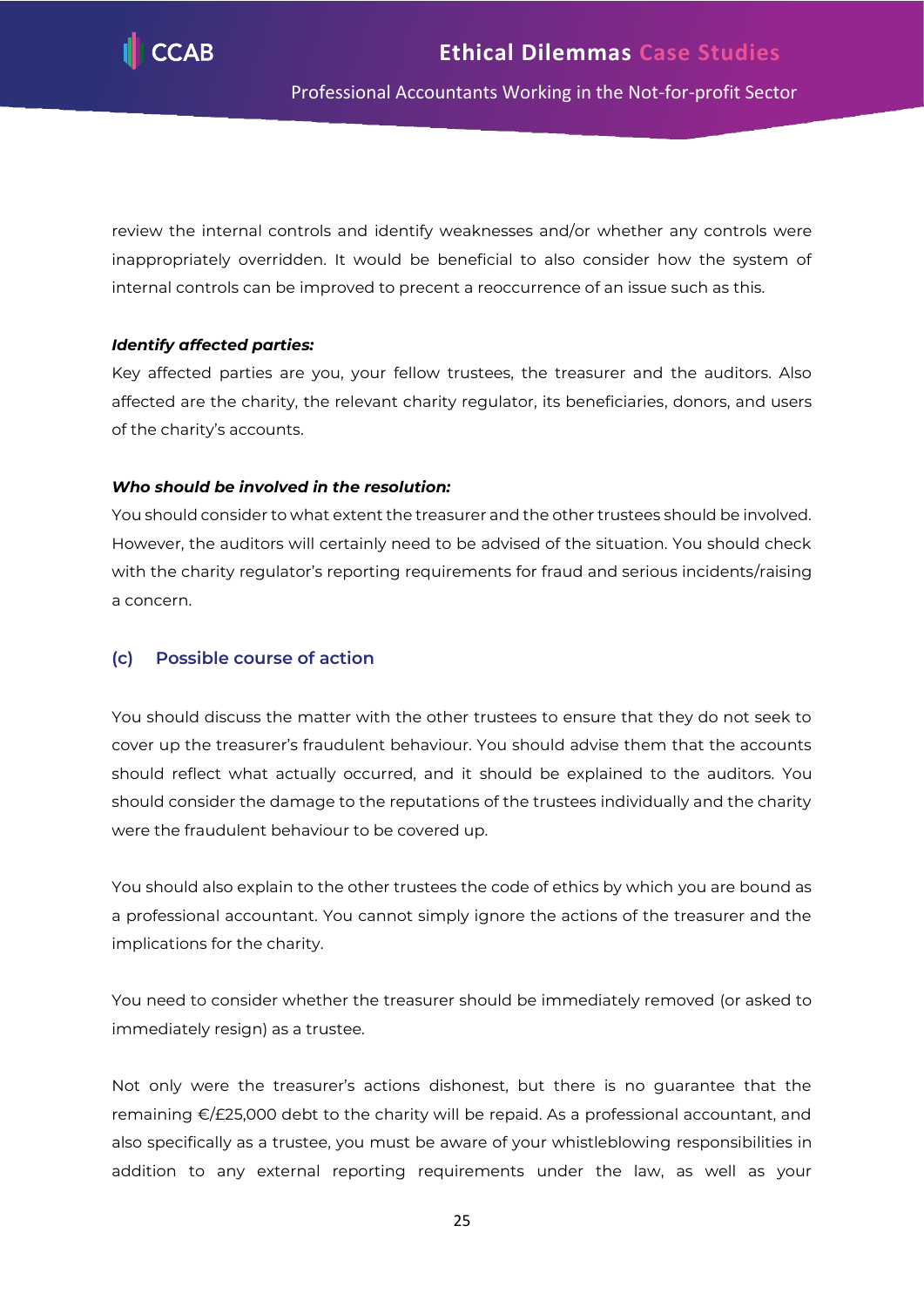

responsibilities to safeguard the charity's assets. There is a responsibility upon charity trustees to notify the relevant charity regulator of 'serious incidents' or events that have a significant impact on the charity. Fraud has taken place and failure to report might be construed as negligence, and the trustees might be opening themselves up to a personal liability. There are also likely to be other blank signed cheques in existence, and this undermines the charity's internal control system. You have a duty to cooperate with the auditors, and the auditors may have a statutory duty to report the fraud and whether or not the trustees have reported it. However, your own interest in the fact that the auditors may report you should not be relevant to your ethical decision.

You might wish to discuss aspects of the dilemma (bearing in mind the requirement for confidentiality) with a trusted advisor, e.g., a colleague or your professional body. In some situations, you may wish to seek legal advice on the matter. You should document, in detail, the steps that you take in resolving your dilemma, and any discussions held. This may serve to protect you if your ethical judgement is challenged in the future.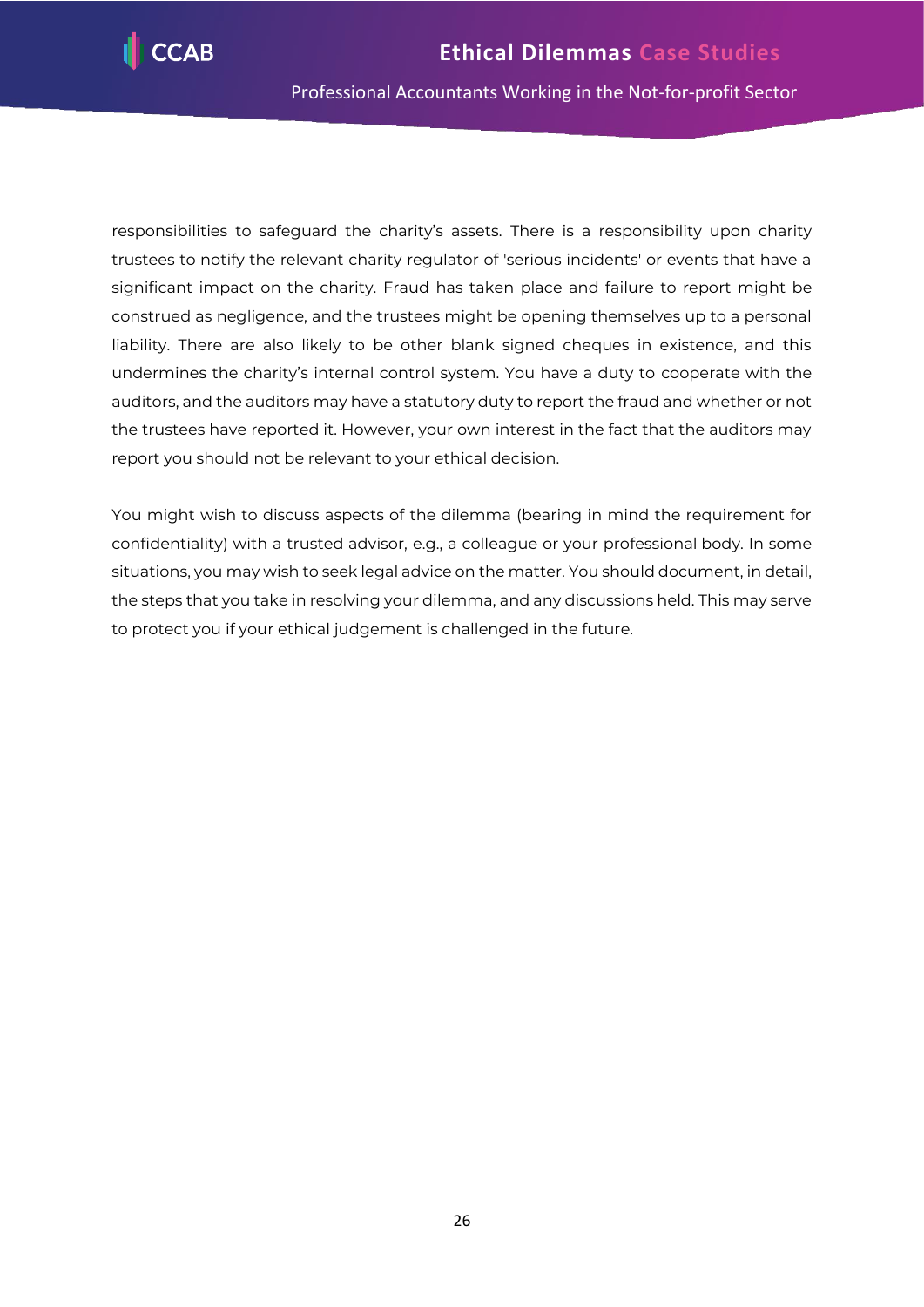

## <span id="page-27-0"></span>**Case Study 6 - Performance information**

#### **Outline of the case**

You are the head of finance for a social enterprise providing services under contract to a range of social and health service providers. You have overall responsibility for the preparation of non-financial performance information (key performance indicators) that supports the financial values in those contracts. The newly appointed finance director is putting considerable pressure on you concerning the collation and reporting of this year's performance information for presentation to the health service providers and the social enterprise board. The director has made it clear that he expects the reported performance information to trigger contractual reward payments of at least €/£100,000 from a large public health service provider contract this year.

Some favourable performance information has not been adequately verified, but the director is willing for it to be reported, because it will help reach the threshold to trigger the €/£100,000 reward payment. You are aware that some operational delivery teams have had difficulties meeting contract targets during the last year, due to funding constraints and staff shortages. From your scrutiny of the information systems, you are concerned that the relevant information may be incorrect, and that the correct performance information would draw attention to some severe performance shortfalls which would trigger contract penalties.

You are aware of some instances where teams have been double counting activity in order to increase the income to meet budget. This was highlighted in a recent internal audit report, which will shortly be submitted to the audit committee. The director is putting considerable pressure on you to conceal this issue, in the short term, while he reviews the position and puts in place a plan for remedial action.

#### **Questions**

As a professional accountant in the not-for-profit sector:

- (a) Which fundamental principles feature more prominently for safeguarding?
- (b) What would be your key considerations in your approach to resolving the dilemma presented?
- (c) What course of action would you take to resolve the dilemma?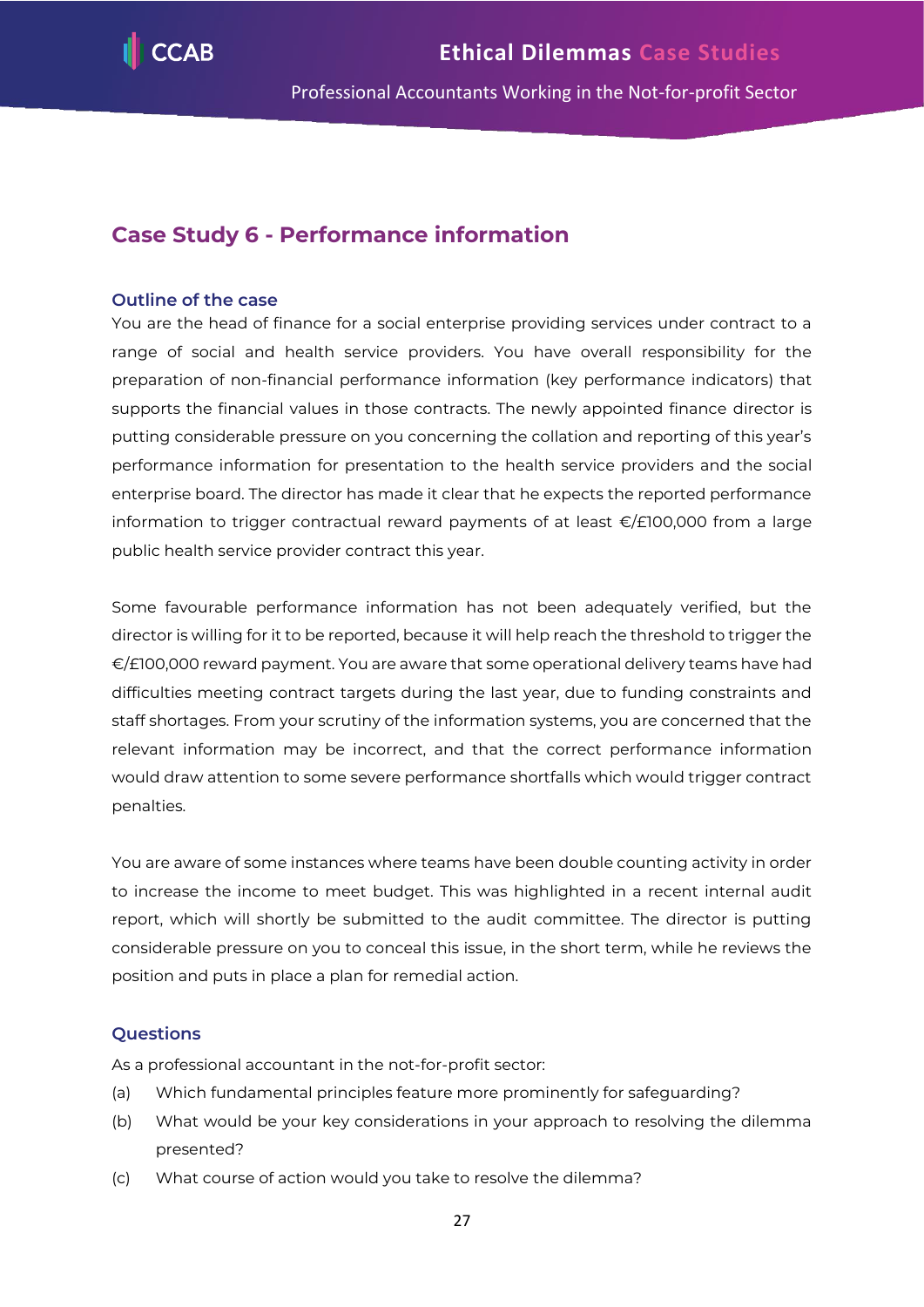

#### **(a) Key fundamental principles**

**Integrity:** You must use your best endeavours to ensure that the performance information finally reported gives a straightforward and honest picture of the performance of the social enterprise. You should not knowingly be associated with information that contains false and misleading statements.

**Objectivity:** How can you maintain your professional objectivity in the face of undue pressure from the finance director? If the social enterprise's performance rating affects your own position, how can you avoid self-interest influencing your ethical judgement?

**Professional competence and due care:** You are required to perform your work diligently, thoroughly and on a timely basis. This will require balancing the need to verify much of the performance information with the need to report within a reasonable time.

#### **Threats to compliance**

There is an intimidation threat to your compliance with the fundamental principles, since you are being deterred from acting objectively because of pressure resulting from undue influence over you by the finance director.

There is also a self-review threat in that you might not appropriately evaluate the performance reported by some departments.

There is a self-interest threat from your employer receiving a  $\epsilon$ /£100,000 reward payment.

#### **(b) Considerations**

#### *Identify relevant facts:*

You suspect that some of the performance information you have is incorrect or misleading. You are also aware of inaccuracies in the information provided by certain departments, but you have been asked to conceal these in the short term. You must obtain adequate information concerning the extent of any inaccuracies and obtain appropriate verification.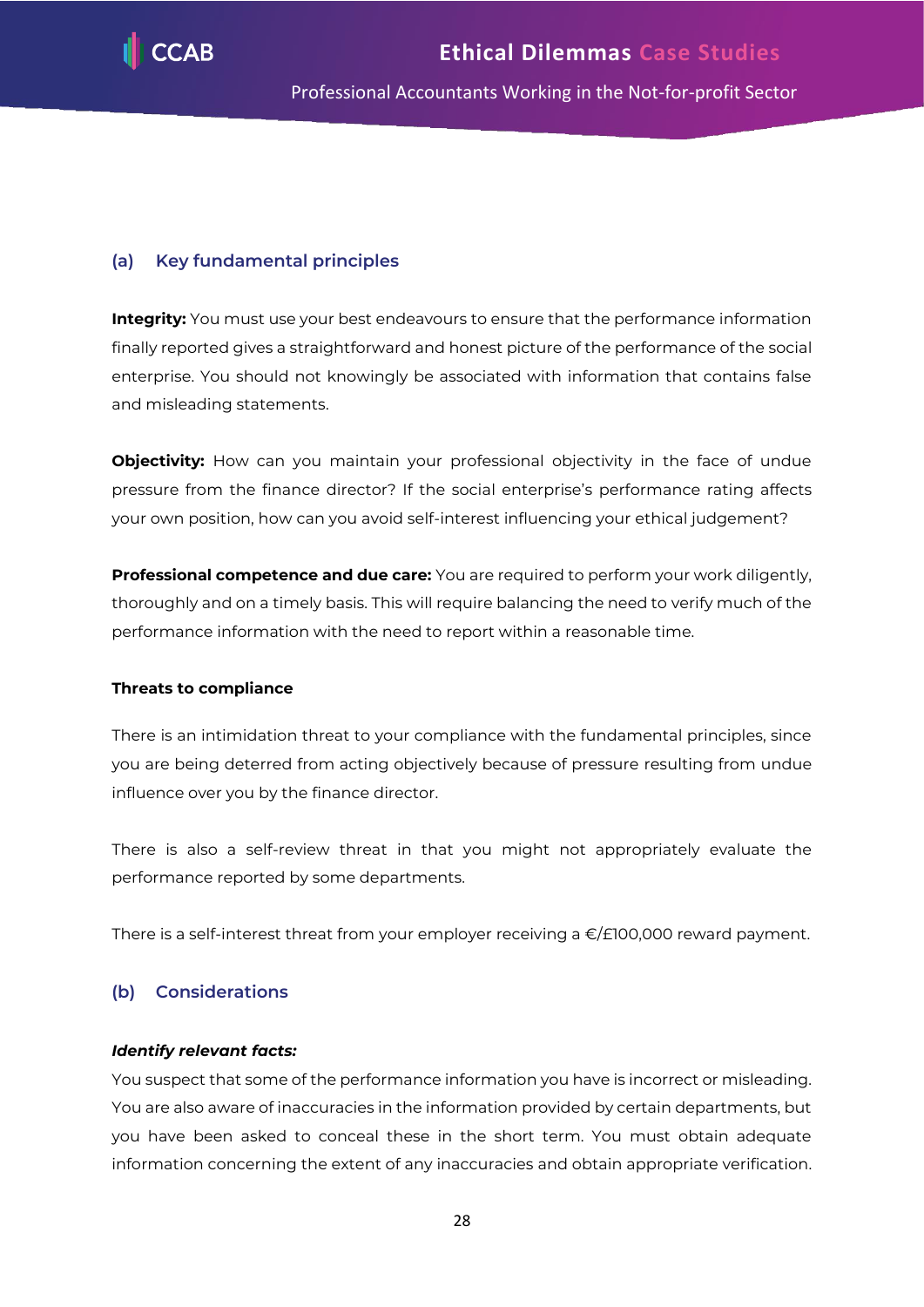

Consider the relevant policies, procedures and guidelines of the social enterprise, together with your professional body's code of ethics, applicable law and regulations and any applicable technical standards.

#### *Identify affected parties:*

Parties affected include you, the finance director, the social enterprise board of directors, the audit committee, the client/customer, and any other users of the information you are compiling. The managers of the operational delivery teams that have provided inaccurate information may also be affected.

#### *Who should be involved in the resolution:*

In the first instance, you should involve the finance director. Also available are the audit committee, and the social enterprise board (NEDs and Executives).

#### **(c) Possible course of action**

It is important that you try to maintain a good working relationship with the director of finance and information. However, you should deliver a rational, firm and honest statement of the situation in your discussions with him.

You are likely to feel pressure to follow the director's wishes, but you should not allow intimidation to sway your professional judgement. Nor should you be influenced by any self-interest arising from the organisation receiving the €/£100,000 reward monies.

You should suggest to the director ways in which the performance information may be best presented. This should be done objectively and accurately, while highlighting positive data based on both historical events and projections and the risk of financial penalties if the true performance is misrepresented. If the director continues to urge you to present the information dishonestly or with an unreasonable bias, you should bring to his attention the relevant policies, procedures and guidelines. As a professional accountant, the finance director themselves should not place pressure on you that they know would result in you breaching the fundamental principles of the international code of ethics for professional accountants.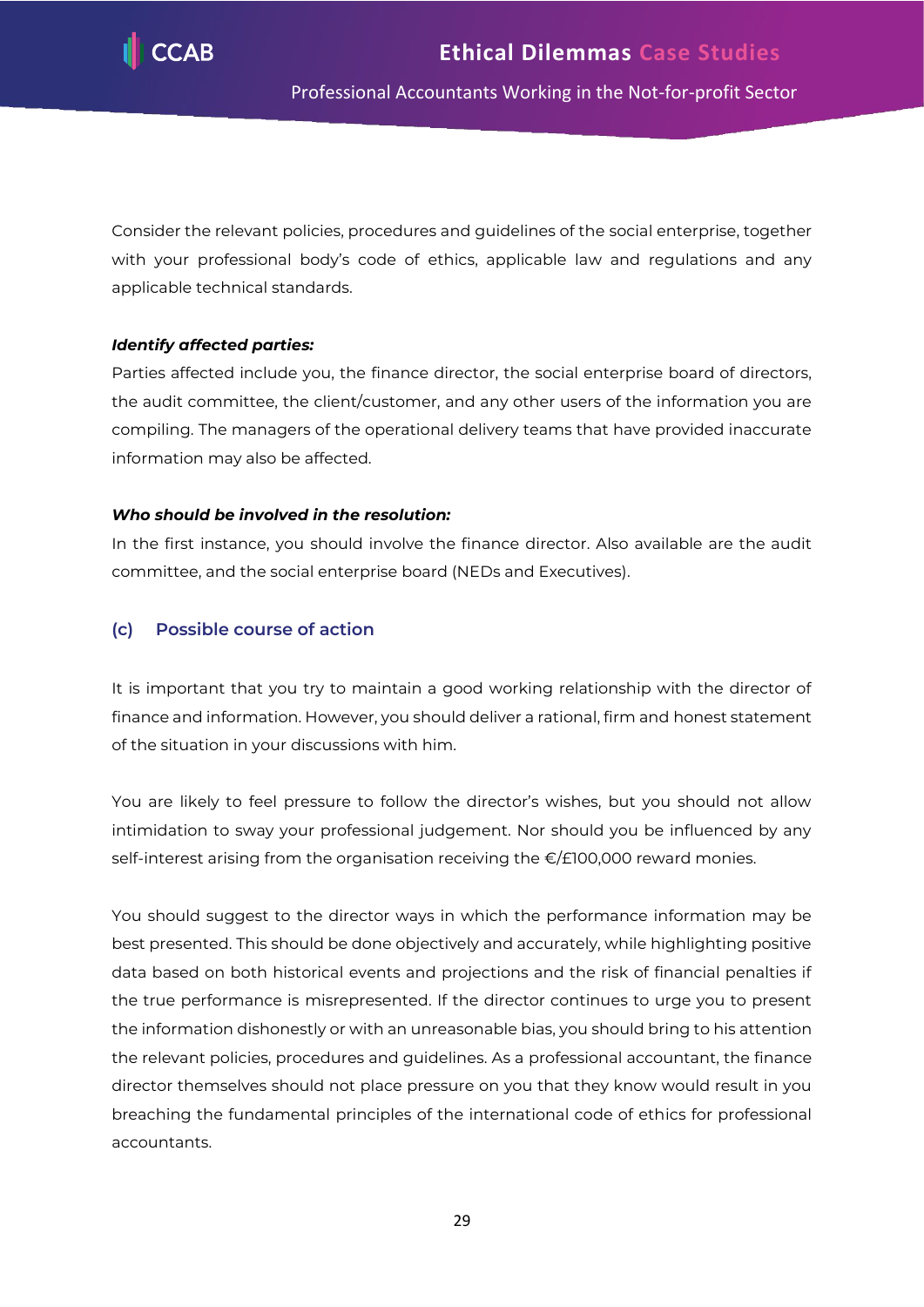

By acknowledging that issues exist in the collation and processing of information, and suggesting an action plan, you may successfully demonstrate to the director that efficiency improvements can be made to the information systems. Your proposed action plan might also indicate how the reputation of the social enterprise and its relationship with the client/customer may be maintained.

It is possible that your proposals will not be sufficient to prevent the public sector client taking contractual action, in terms of penalties or even termination. The director may not accept your proposals and may insist that you are presenting unverified information. In the event of such an impasse, you may wish to bring the matter to the attention of the chair of the audit committee or social enterprise board of directors. If possible, this should be done with the co-operation of the director. At any time, you may wish to seek advice from a trusted advisor, e.g., a colleague, somebody responsible for ethics within the social enterprise or your professional body. In some situations, you may wish to seek legal advice on the matter. If unverified, potentially inaccurate, information is reported against your will, you should consider how best to disassociate yourself from it. At all times, bear in mind the need for appropriate confidentiality, especially if raising the matter outside the organisation.

Having taken suitable advice, it may be appropriate to file a report with the social enterprise board of directors, or to report directly to the audit committee. In extreme circumstances, it might be necessary for you to report your concerns to the relevant regulator.

You should document, in detail, the steps that you take in resolving your dilemma, in case your ethical judgement is challenged in the future.